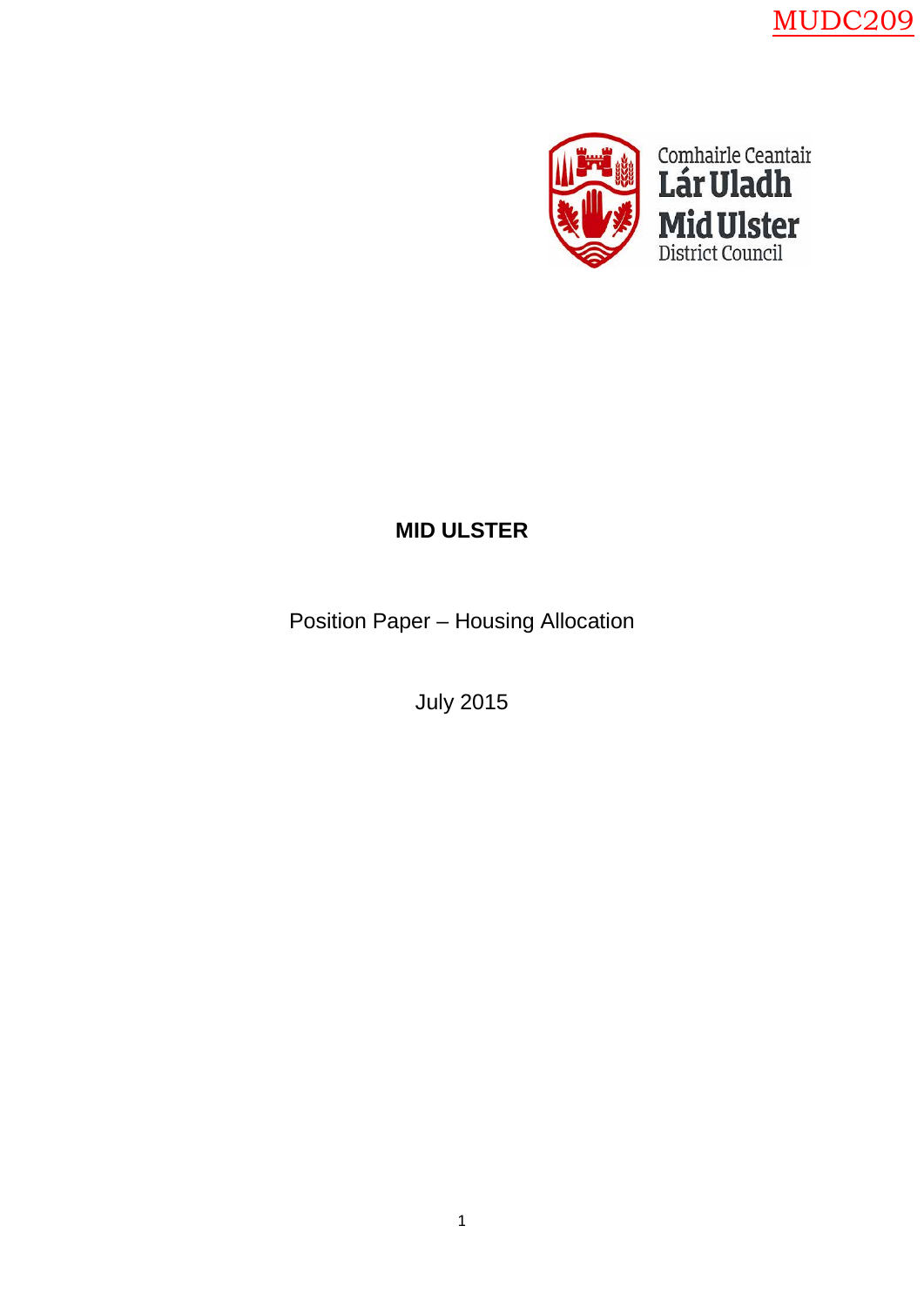**Housing Allocation**

- **Purpose: To provide members with details of housing allocations for Mid Ulster settlements for the development plan period 2015- 2030.**
- **Content: The paper provides:**
	- **(i) The regional policy context for housing allocations in the Mid Ulster Area**
	- **(ii) An overview of housing zonings within the 3 current Area Plans for the Mid Ulster Council District.**
	- **(iii) Consideration of the Housing Growth Indicators (HGI's) as contained in the Regional Development Strategy (RDS) and the options for housing allocations.**
- **Recommendation: That the Council notes the provisional housing allocations as calculated using household projections and agree that this paper be updated upon receipt of revised HGI's later in 2015.**

### **1.0 Introduction**

- **1.1** The purpose of this paper is to provide Housing Allocations for the urban and rural areas for the period 2015-2030 based on the most recent household projections provided by NIRSA in March 2015. We are aware that DRD are currently in the process of revising the HGI's for Northern Ireland and upon receipt of the revised HGI's it is recommended that this paper be updated using those figures.
- **1.2** This paper has been informed by the settlement evaluations which propose a settlement hierarchy for Mid Ulster. Based on the RDS objective of achieving balanced growth and taking account of the HGI's in the RDS options for allocating land are considered. The consequences of the preferred option for allocating housing land has also been assessed in relation to existing commitments and housing land supply identified within the Northern Ireland Housing Monitor 2014. The positon arrived at in this paper will have to be revisited if the current HGI's are revised. The preferred option will be subject to Sustainability Appraisal

### **2.0 Regional Policy Context**

**2.1** The regional policy context is provided by the Regional Development Strategy (RDS) 2035 and the draft Strategic Planning Policy Statement (SPPS). A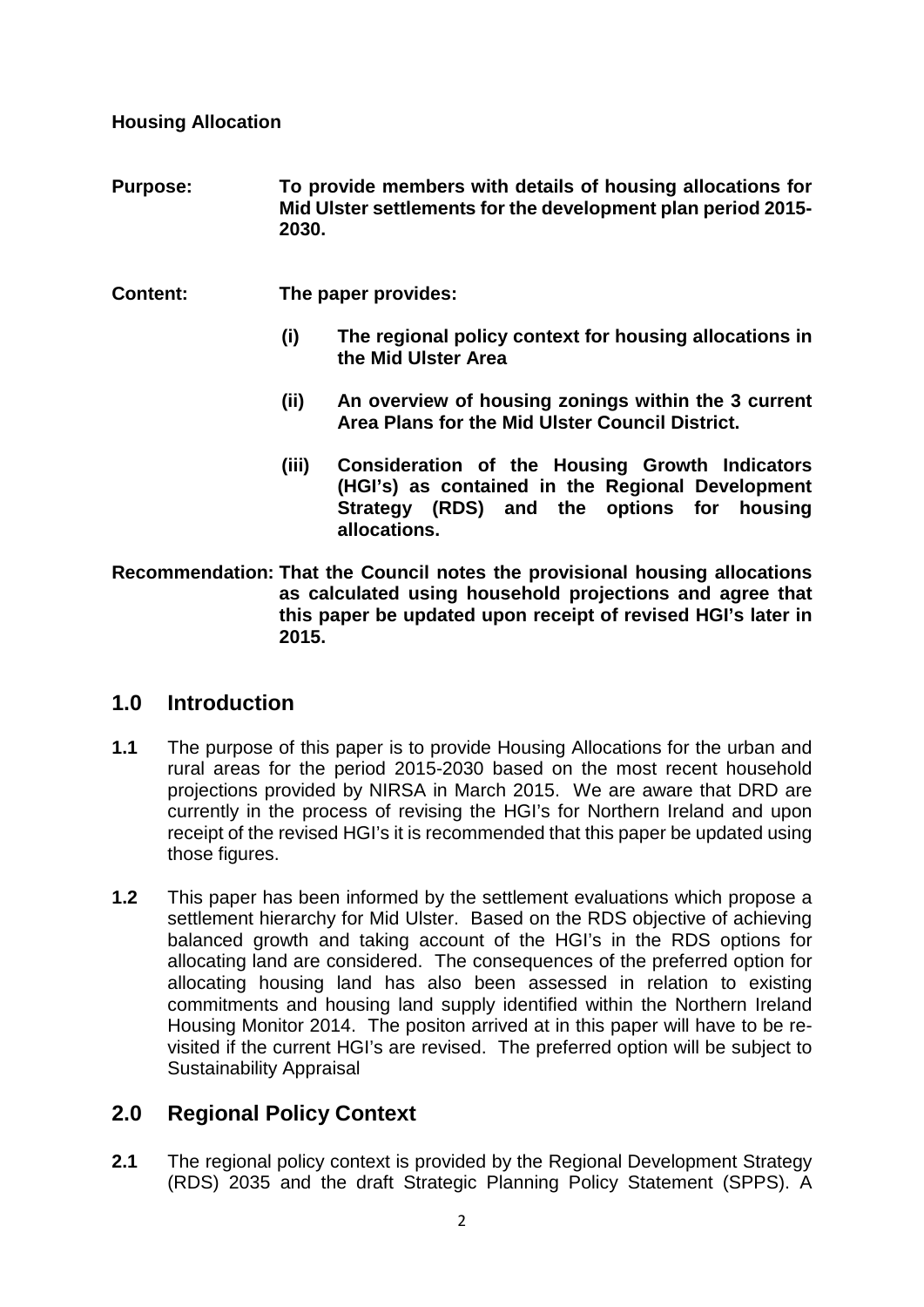summary of these documents and how they pertain to plan making and housing allocation is provided below.

#### **a) Regional Development Strategy (RDS) 2035**

- **2.2** The RDS has a clear policy aim which is to deliver development in a more sustainable manner. This means providing additional housing in the main urban centres (SFG 12) whilst also sustaining rural communities i.e. smaller towns, villages and open countryside (SFG 13). It is important to reinforce our vibrant rural communities so that they do not begin to decline at the expense of the main urban hubs.
- **2.3** In accordance with this objective, the RDS sets a target that 60% of all new housing should be located on brownfield sites<sup>[1](#page-2-0)</sup> within the urban footprint<sup>[2](#page-2-1)</sup> of settlements which have a population greater than 5,000. In Mid Ulster, there are 3 settlements which have a population significantly greater than 5,000, namely the three main hubs of Dungannon (14,332), Cookstown (11,620), and Magherafelt (8,819). In addition to this, Coalisland also has a population of just over 5,000  $(5,700)^3$  $(5,700)^3$ .
- **2.4** The RDS identifies the housing needs for various districts through Housing Growth Indicators (HGI's). For the period 2008-2025, the figures for the three former districts of Mid Ulster are 3,700 for Cookstown, 5,000 for Dungannon and 4,600 for Magherafelt. When projected on a pro rata basis to 2030 the end of the plan period, these figures are 4,738 for Cookstown, 6,394 for Dungannon and 5,888 for Magherafelt. This gives a projected housing need for the period 2008-2030 of 17,020 for the Mid Ulster District as laid out below.

| <b>DISTRICT (HISTORIC)</b> | <b>HGI PROJECTED TO 2030</b> |
|----------------------------|------------------------------|
| COOKSTOWN                  | 4,738                        |
| MAGHERAFELT                | 5,888                        |
| DUNGANNON                  | 6.394                        |
| I TOTAL                    | 17,020                       |

**2.5** However, recent advice from DRD is that the HGI figures are currently being revised. DRD have stated that the revised figures will be closely based on the most recent NISRA household projection figures (NISRA March 2015) and that accordingly, there is likely to be a significant reduction in the revised HGI's.

### **b) Draft Strategic Planning Policy Statement**

**.** 

<span id="page-2-0"></span><sup>&</sup>lt;sup>1</sup> Brownfield sites are sites within a settlement limit which are or were occupied by a permanent structure. These may include underused buildings or vacant buildings for example. May also be referred to as "Previously Developed Land".

<span id="page-2-1"></span> $<sup>2</sup>$  The urban footprint of a settlement limit is the continuously built up area which has a formal urban use.</sup>

<span id="page-2-2"></span><sup>&</sup>lt;sup>3</sup> Figures taken from settlement headcount figures, Census 2011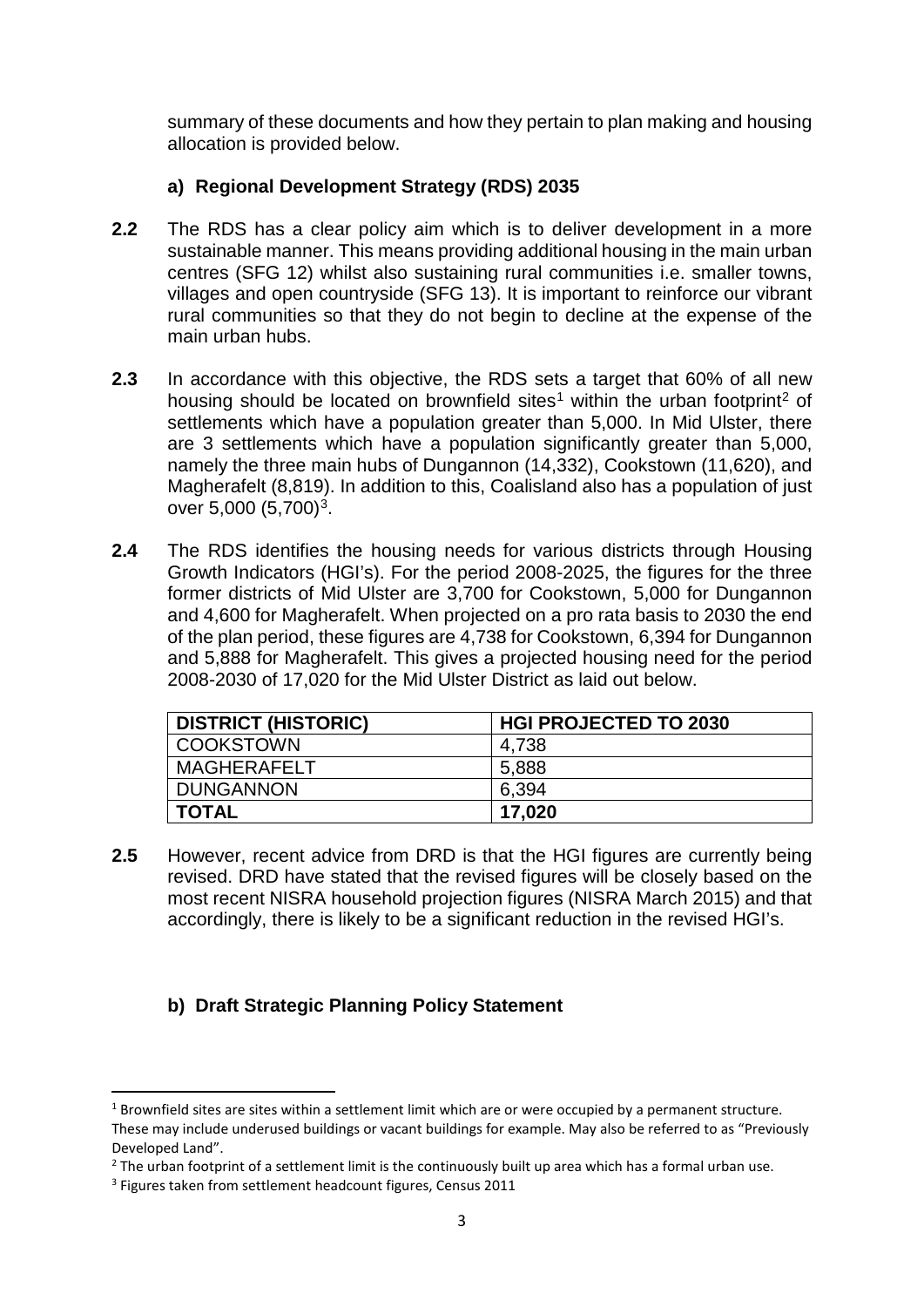- **2.6** The SPPS aims to underpin the regional guidelines in the RDS by promoting a more sustainable form of development and encouraging more housing within existing urban areas.
- **2.7** When allocating land for housing developments, the SPPS states that there are a range of factors which councils should consider. These include but are not limited to;
	- Housing Growth Indicators (HGI's)
	- The housing evaluation framework contained within the RDS.<sup>4</sup> This framework provides a series of tests for considering growth based on the environmental capacity, economic potential, transport links and character of each settlement.
	- Allowance for existing housing commitments i.e. housing developments which have already been started or which have been approved but are not yet commenced.
	- Housing Needs Assessment (HNA) which should be devised to provide an evidence base for the allocation of land to meets specific types of housing needs such as affordable housing, social housing, supported housing or traveller accommodation.
	- Urban capacity studies assessment of the potential of brownfield sites to provide housing land, the availability of infill sites, and the potential to reuse existing urban buildings.
	- Windfall housing i.e. housing sites which were not zoned but which have become available during the life span of the previous development plan.

Development Plans

 $\overline{a}$ 

- **2.8** In keeping with the SPPS, Local Development Plans should;
	- Set out the overall housing provision for each settlement.
	- Zone sites for housing in larger settlements which are sufficient to meet the identified need and identify sites in smaller settlements where it is anticipated that most new housing will be located. These will be done through Housing Policy Areas (HPA's).
	- Set density levels for housing sites appropriate to the scale and location of the character of the area.
	- Identify settlements where the HNA has found there to be an affordability pressure.
	- Zone land to reflect the needs arising from the demand for second homes (not as pressing an issue in Mid Ulster as other parts of the country).
- **2.9** The SSPS also states that councils may, when preparing a local development plan, designate certain areas in the countryside as Dispersed Rural Communities (DRC's) where there is evidence of community activity associated with a focal point such as a church, local hall, sports club, public house etc. Controls on rural housing may be eased within these areas to allow for sympathetic housing development of a scale and density which will not affect the character of the locality. In other rural areas, the council should bring forward at local plans stage, policies which state what kind of housing

<span id="page-3-0"></span><sup>4</sup> Table 3.2 on page 42 of the RDS 2035 – considered within the Strategic Settlement Evaluation Position Paper.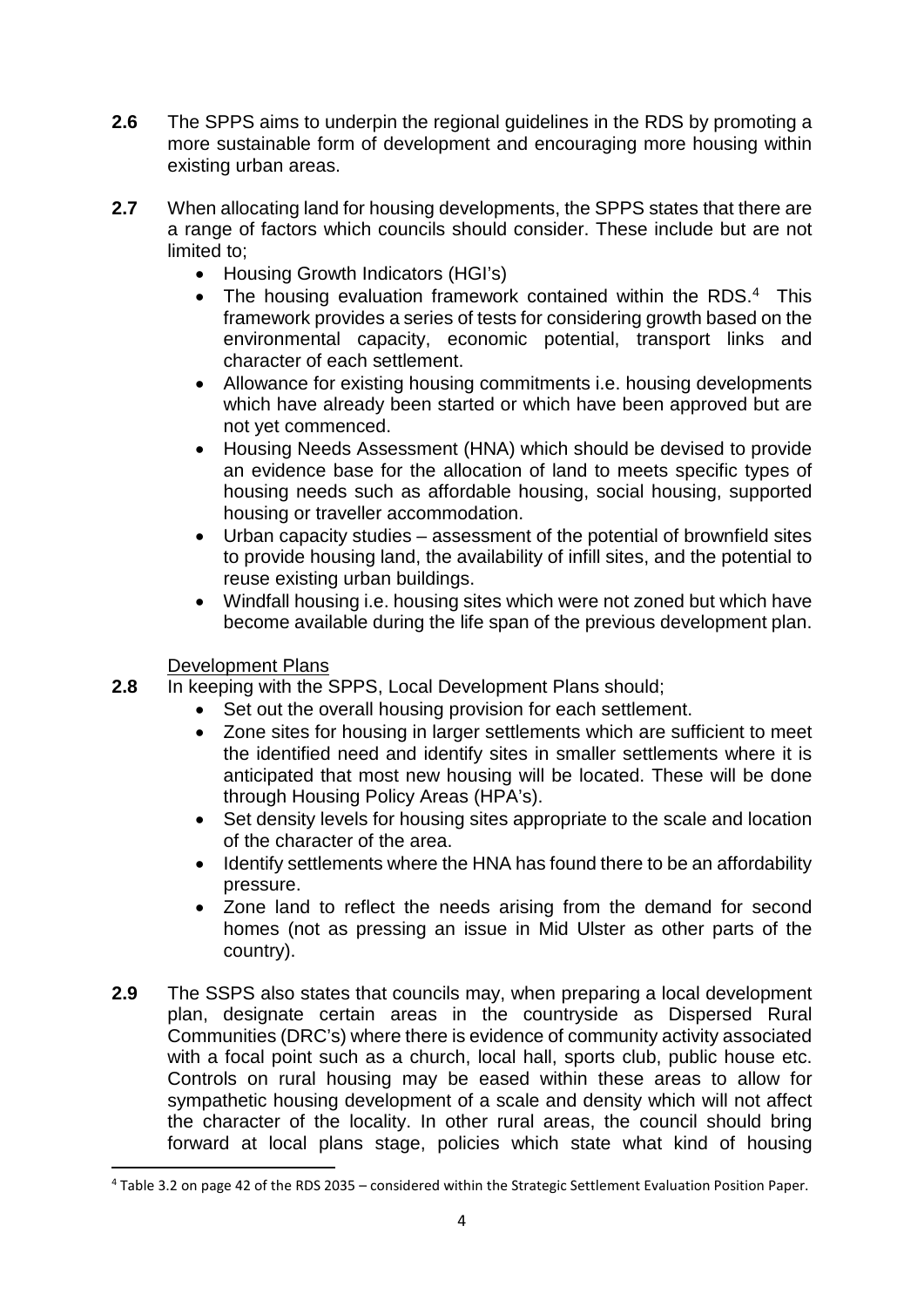development will be permissible in rural areas e.g. Infill sites, reuse of existing buildings or replacement dwellings. Issues regarding DRC's and rural housing will be considered in more detail during the review of rural housing policy.

#### **c) Planning Policy Statement 12 (PPS 12) – Housing in Settlements**

- **2.10** PPS 12 reinforces the policy aims of the Draft SPPS in that some of its policy objectives are to;
	- Achieve more sustainable patterns of development
	- Encourage more housing in urban areas
	- Encourage an increase in density of housing in urban areas, where appropriate to the setting and character of the area.
	- •
- **2.11** When allocating housing growth, PPS 12 also lists the same considerations as those listed in the draft SPPS, namely;
	- HGI's
	- Existing housing commitments
	- Urban Capacity studies
	- Housing needs Assessment
	- Windfall housing

### **3.0 Existing Area Plans**

- **3.1** One important difference between the existing Area Plans which cover the Mid Ulster District is the different settlement hierarchies which are used in the Cookstown and Dungannon Plans as opposed to the hierarchy used in the Magherafelt Plan.
- **3.2** The Magherafelt Plan uses a hierarchy which consists of a main town (Magherafelt) as well as a local town (Maghera) 4 villages (Castledawson, Bellaghy, Draperstown and Tobermore) and the rest of settlements being designated as small settlements.
- **3.3** The Cookstown and Dungannon Plans, having been adopted roughly 10 years earlier, do not make a distinction between villages and small settlements and simply have a hierarchy consisting of towns and all other settlements being designated as villages.
- **3.4** For the purposes of this paper, and following on from the Strategic Settlement Evaluation Paper, it is felt that the approach used in the Magherafelt plan should be adopted so that a three tier settlement hierarchy consisting of towns, villages and small settlements is used within the new Local Development Plan.

#### **(a) Dungannon South Tyrone Area Plan 2010 (DSTAP 2010)**

**3.5** The plan concentrates large scale land use zonings, including housing in the main towns of Dungannon and Coalisland. Accordingly, the plan allocates 257 hectares of land within Dungannon and 121 hectares of land within Coalisland.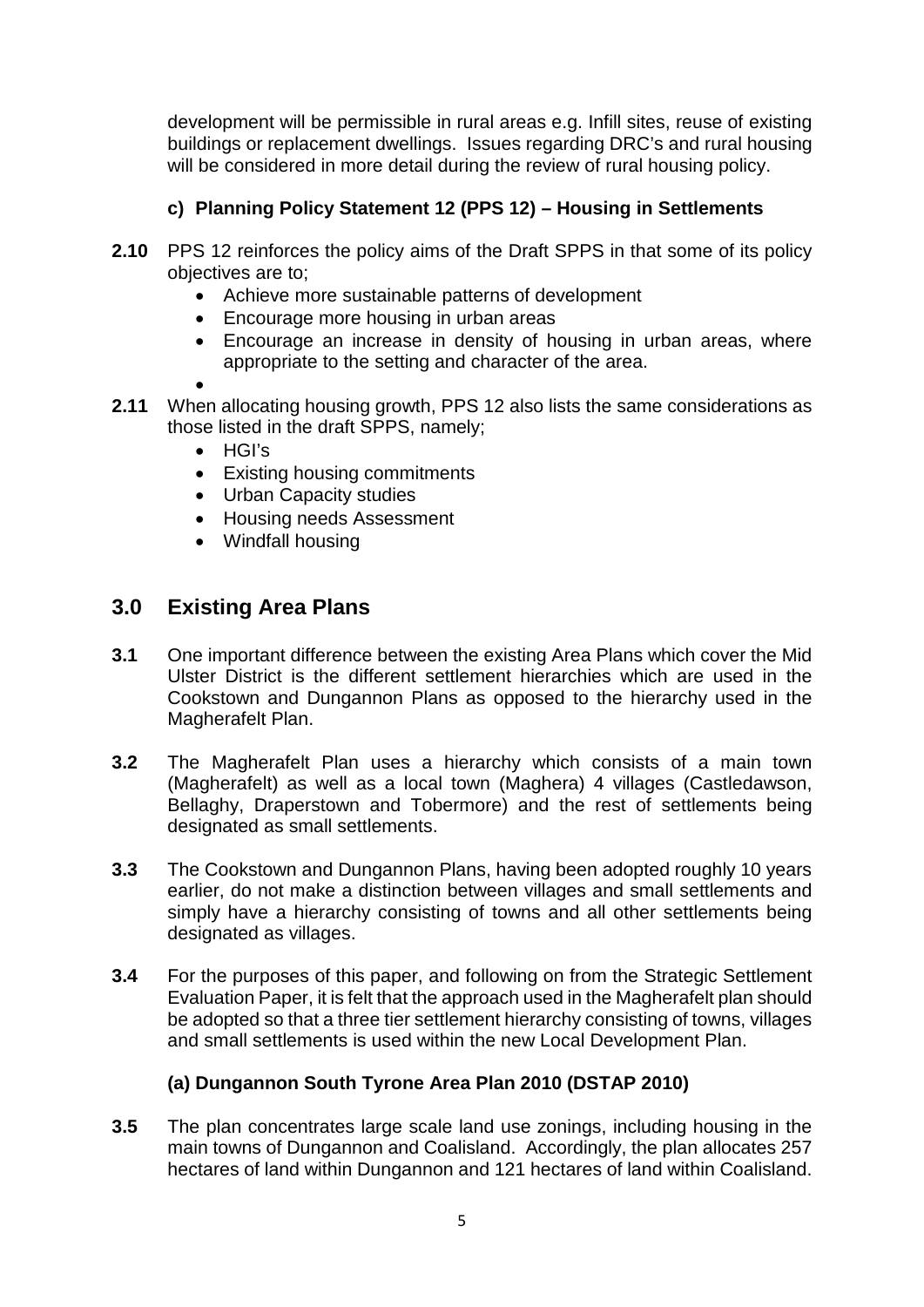Dungannon has 148 hectares of Phase 2 land which could yield between 2,200 and 3,700 houses depending on a density ranging between 15-25 houses per hectare. In Coalisland, 41 hectares of Phase 2 land could provide an additional 615 – 1025 houses depending on similar densities.

**3.6** Housing can also be accommodated within the settlement limits of 31 villages although no land has been zoned for housing within these settlements. It should be noted that the status of some of these 31 settlements as "villages" as per the DSTAP 2010 may be revised in the incoming plan and this has been considered and recommended within the revised settlement hierarchy within the Strategic Settlement Evaluation Paper.

#### **(b) Cookstown Area Plan 2010 (CAP 2010)**

- **3.7** The plan concentrates large scale land use zonings, including housing in the main town of Cookstown. Accordingly, the plan allocates 148 hectares of land within Cookstown to be released in two phases. Around 77.5 hectares of Phase 2 land have yet to be released and this could provide between 1,162 – 1,937 houses depending on a density of 15 – 25 respectively
- **3.8** Housing can also be accommodated within the settlement limits of 25 villages although no land has been zoned for housing within these settlements. It should be noted that the status of some of these 25 settlements as "villages" as per the CAP 2010 may be revised in the incoming plan and this has been considered and recommended within the revised settlement hierarchy within the Strategic Settlement Evaluation Paper.

### **(c) Magherafelt Area Plan 2015**

| <b>TOWNS</b> | <b>VILLAGES</b> | <b>SMALL</b><br><b>SETTLEMENTS</b> |
|--------------|-----------------|------------------------------------|
| Magherafelt  | Castledawson    | Ballymaguigan                      |
| Maghera      | Bellaghy        | <b>Ballynease</b>                  |
|              | Draperstown     | Clady                              |
|              | Tobermore       | Creagh                             |
|              |                 | Culnady                            |
|              |                 | Curran                             |
|              |                 | Desertmartin                       |
|              |                 | Glen                               |
|              |                 | Glenone                            |
|              |                 | Gracefield                         |
|              |                 | Gulladuff                          |
|              |                 | Inishrush                          |
|              |                 | <b>Kilross</b>                     |
|              |                 | Knockloughrim                      |
|              |                 | Longfield                          |
|              |                 | Moneyneaney                        |

**3.9** Magherafelt Area Plan designates a settlement hierarchy as laid out below**.**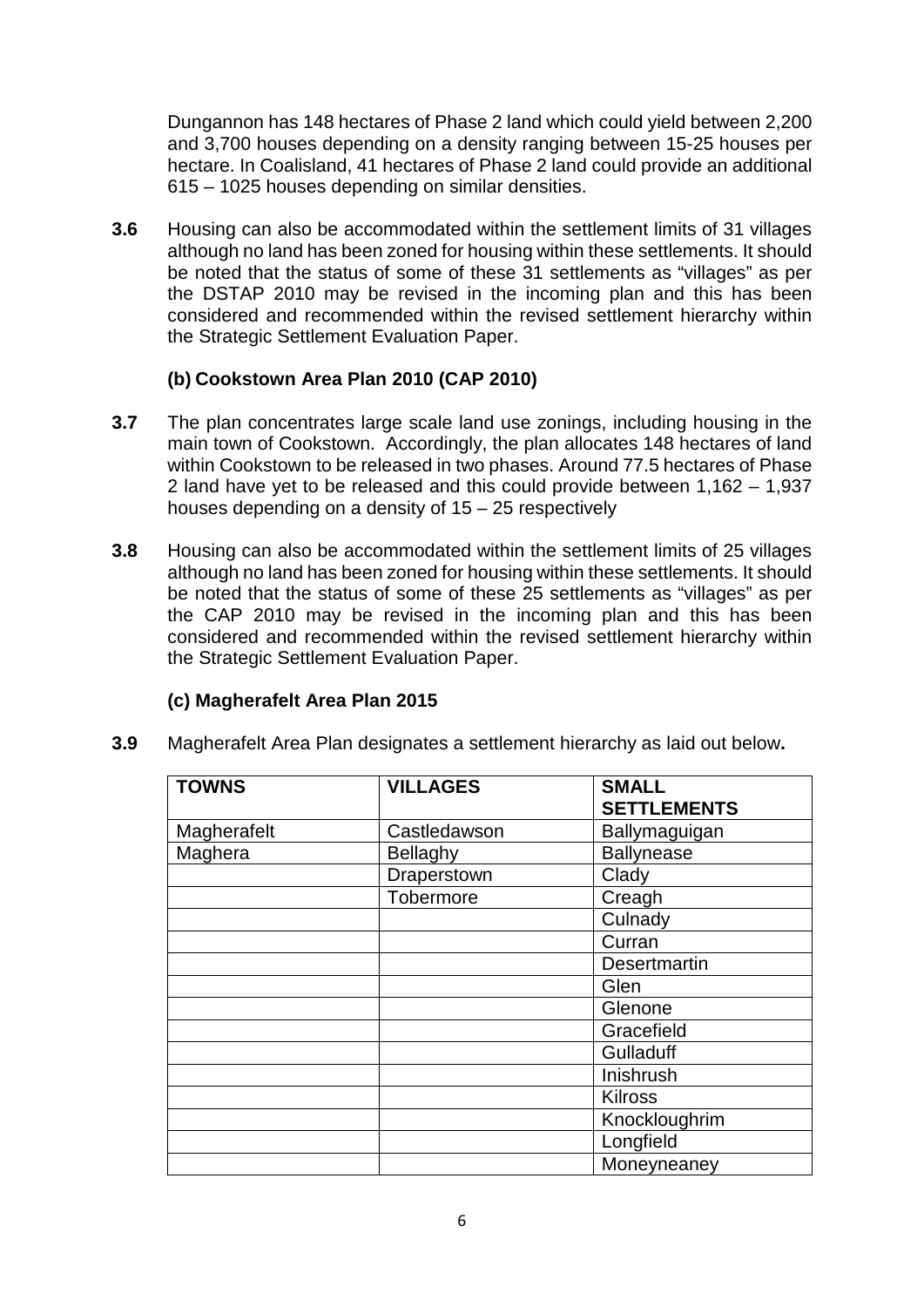| Straw      |
|------------|
| Swatragh   |
| Tamalght   |
| Upperlands |
| The Woods  |

**3.10** Across the two towns, approximately 77 hectares of land are zoned in Magherafelt and 30 in Maghera. In addition to this there are 52 hectares of land designated as Housing Land Use Policy Areas across the four villages in the district. The remaining 21 small settlements provide opportunities for housing development which is sympathetic with the scale and character of the locality.

### **4.0 Housing Need - Housing Growth Indicators (HGI's) for the Plan Period.**

- **4.1** Having set out the regional policy context and how it relates to housing allocation, it is important to attempt to ascertain what the housing need is for the Mid Ulster District over the incoming plan period. This will primarily be achieved by using the housing growth indicators (HGI's). As explained earlier in the paper this can only be done on a provisional basis at this time using the current HGI's and taking account of the household projections. It is anticipated that the HGI's will be revised and the allocations will be revisited at that time.
- **4.2** As alluded to earlier in this paper, the Department of Regional Development (DRD) have stated that the HGI's are likely to be revised downwards in line with the household projection figures which have recently been published by Northern Ireland Statistical Research Agency (NISRA). These figures show that from 2015 – 2030, the number of households in Mid Ulster is likely to grow by 8,166.[5](#page-6-0)
- **4.3** The new HGI figures are unlikely to be ready before autumn 2015, so for the purposes of this paper it will not be possible to say what the exact figures will be. In the absence of these figures, the only option is to proceed with the current HGI figures and bear in mind the fact that there is a strong possibility they will be revised downwards.
- **4.4** The existing HGI figures in the RDS 2035 are based over the period 2008-2025 and state that the housing need for each former LGD within the Mid Ulster District area is as follows;

| <b>FORMER LGD</b>  | HGI 2008-2025 |
|--------------------|---------------|
| <b>COOKSTOWN</b>   | 3,700         |
| <b>DUNGANNON</b>   | 5,000         |
| <b>MAGHERAFELT</b> | 4,600         |
| <b>TOTAL</b>       | 13,300        |

<span id="page-6-0"></span><sup>&</sup>lt;sup>5</sup> Household projections 2012 - , based on 2011 census data, NISRA, 26/3/2015

 $\overline{a}$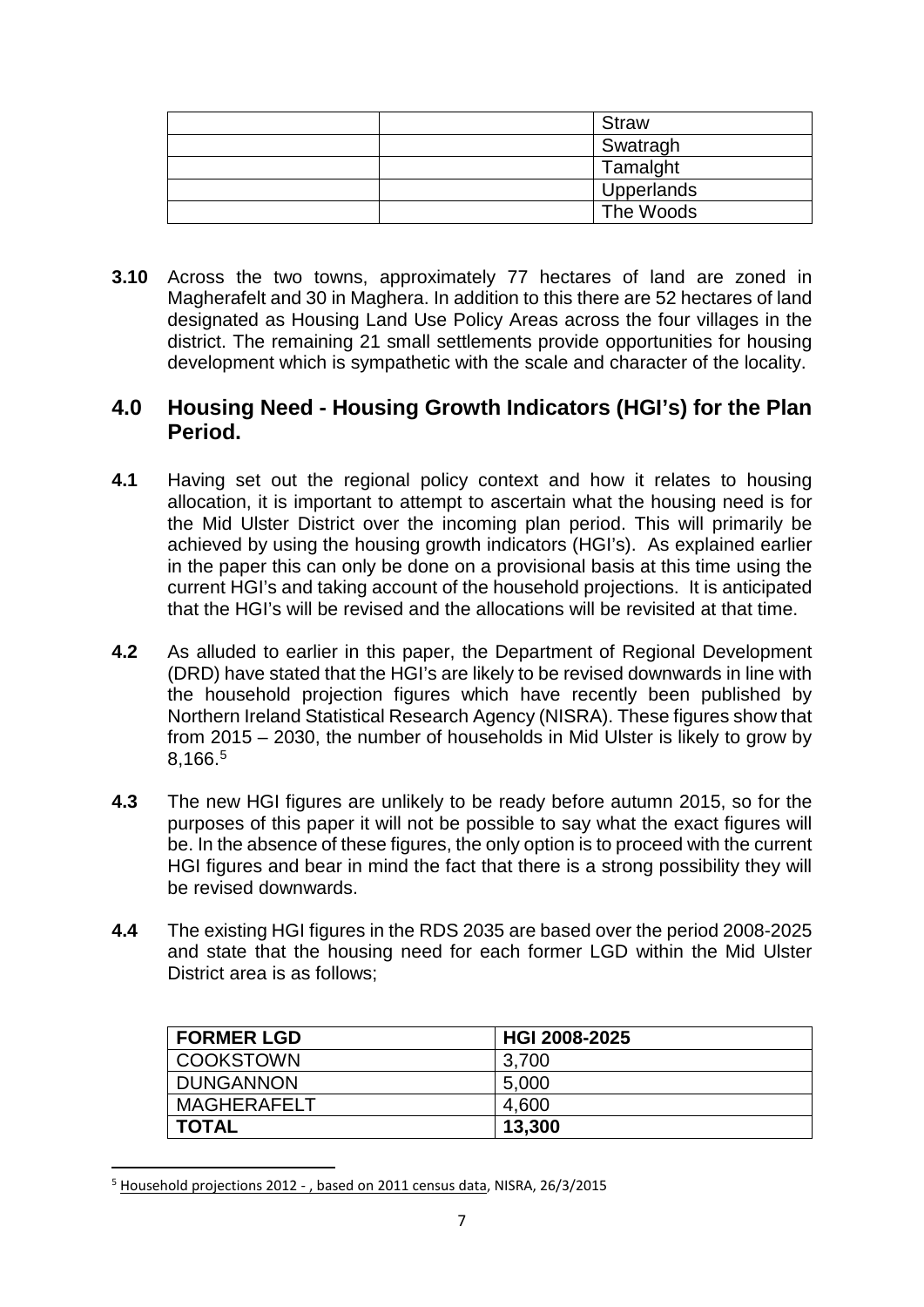**4.5** Obviously these figures are not reflective of the incoming plan period due to the difference between the dates which they cover and the dates of the incoming plan period. In order to extrapolate the figures to 2030 (the end of the incoming plan period), a simple pro rata calculation is applied. The out workings of this are laid out below.

| <b>FORMER LGD</b>  | <b>RDS HGI</b><br><b>FIGURE (2008-</b><br>2025) | PER YEAR /<br><b>PRO RATA</b><br><b>FIGURE</b> | $2008 - 2030$<br><b>FIGURE (PRO</b><br><b>RATA X 23)</b> |
|--------------------|-------------------------------------------------|------------------------------------------------|----------------------------------------------------------|
| <b>COOKSTOWN</b>   | 3,700                                           | 206                                            | 4,738                                                    |
| <b>DUNGANNON</b>   | 5,000                                           | 278                                            | 6,394                                                    |
| <b>MAGHERAFELT</b> | 4,600                                           | 256                                            | 5,888                                                    |
| <b>TOTALS</b>      | 13,300                                          | 740                                            | 17,020                                                   |

- **4.6** Therefore, based upon the level of housing need that the RDS initially indicated, the Local Development Plan would need to provide land for 17,020 new houses to be built in Mid Ulster between 2008 and the end of the plan period in 2030.
- **4.7** However, this figure is likely to be revised downwards when one considers that new HGI's are due to be published based on Household Projections which show a rise of around 8,000 households between the year 2015-2030.

### **5.0 Options for Housing Allocation**

- **5.1** Position Paper 2 set out what the options were for council when considering housing allocation. That paper stated that the settlement growth strategy which was part of the Population and Growth Paper should be adhered to when deciding how housing should be allocated across the settlement hierarchy. The settlement growth strategy aims to;
	- Focus major population and economic growth on the 3 main hubs. In terms of housing, this means large scale housing land being zoned in these hubs.
	- Provide balanced growth in smaller towns with a degree of housing development being provided for.
	- Maintain villages as important local service centres with small housing developments being acceptable.
	- Provide opportunities for individual dwellings or small groups of dwellings in the open countryside or in Dispersed Rural Communities.
- **5.2** In order to facilitate discussion, 3 options were identified within that paper. These options were based on regional policy, existing household levels and the proposed settlement growth strategy. These options were;

#### **OPTION 1**

This option would seek to maintain the status quo in terms of housing allocation in each of the former local government districts and would be based on the level of housing in the various settlement hierarchy categories as per the 2011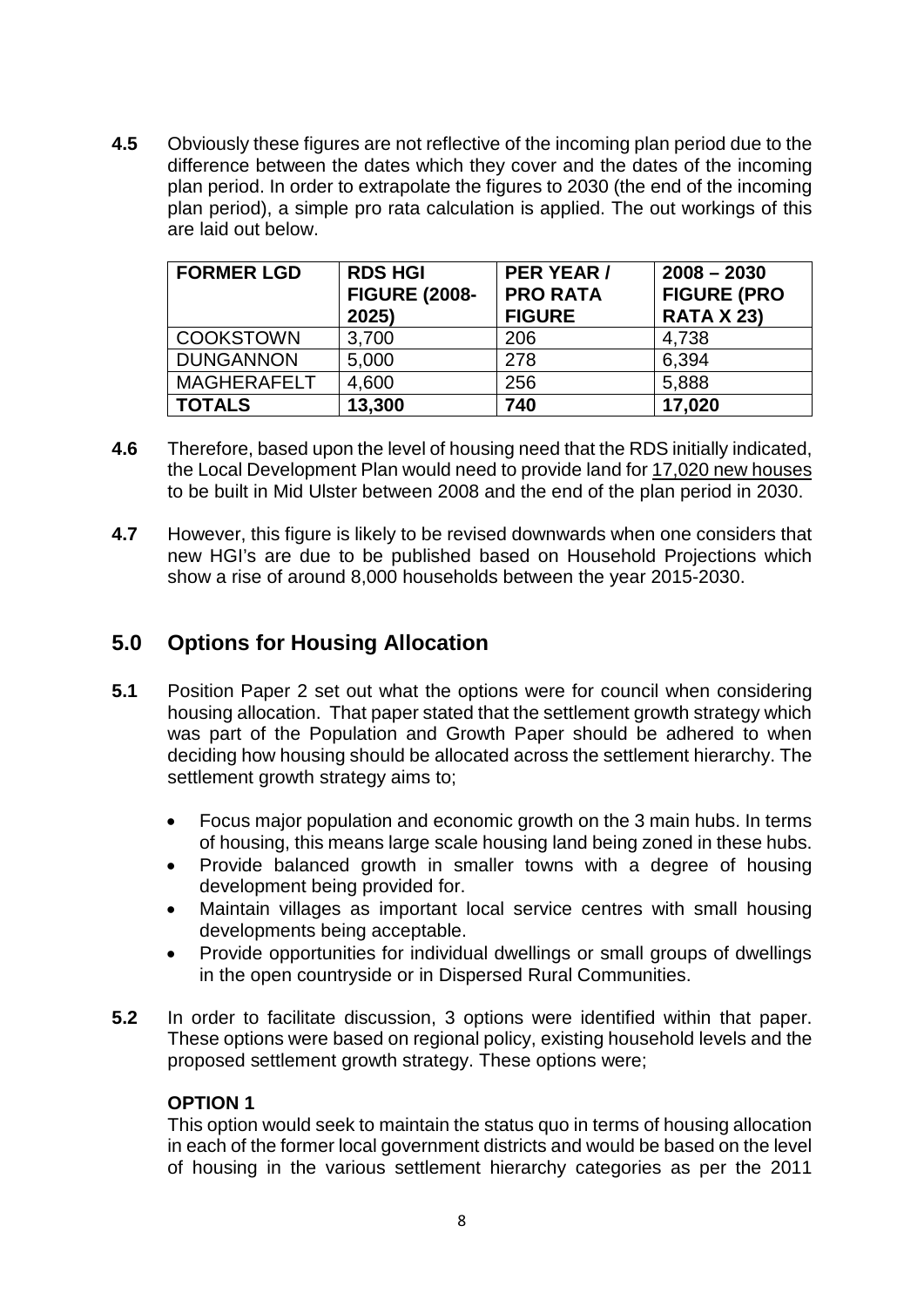census. This would mean that each settlement would be allocated its "fair share" of new housing allocation based on the household projection figures published by NISRA in March 2015 while the countryside would then get the remainder. The provisional figures which comprise this option are laid out below.

|                 | <b>MAIN</b><br><b>TOWNS</b> | <b>SMALLER</b><br>TOWNS/<br><b>VILLAGES/</b><br><b>SMALL</b><br><b>SETTLEMENTS</b> | <b>COUNTRYSIDE</b> |
|-----------------|-----------------------------|------------------------------------------------------------------------------------|--------------------|
|                 |                             |                                                                                    |                    |
| MID             | 27.4%                       | <b>32.6% (based)</b>                                                               | 40.0% (19,238      |
| <b>ULSTER</b>   | (13, 150)                   | on existing                                                                        | households out     |
| <b>DISTRICT</b> | households                  | share of                                                                           | of 48,072)         |
|                 | out of                      | 16,502 <sup>6</sup>                                                                |                    |
|                 | 48,072)                     | households out                                                                     |                    |
|                 |                             | of 48,072)                                                                         |                    |

#### **OPTION 2**

This option would seek to directly meet the RDS target of 60% of all new housing being located in the three main hubs. So for the Mid Ulster District that would mean 60% of all new houses being located in the settlements of Cookstown, Dungannon, and Magherafelt. Once again, smaller towns, villages and small settlements would be allocated their "fair share" based on existing share and the remainder would be allocated to the country side. Provisional allocation figures reflective of option 2 are laid out below;

|                                         | <b>MAIN</b><br><b>TOWNS</b>   | <b>SMALLER</b><br><b>TOWNS/</b><br><b>VILLAGES/</b><br><b>SMALL</b><br><b>SETTLEMENTS</b> | <b>COUNTRYSIDE</b> |
|-----------------------------------------|-------------------------------|-------------------------------------------------------------------------------------------|--------------------|
|                                         |                               |                                                                                           |                    |
| MID<br><b>ULSTER</b><br><b>DISTRICT</b> | $60%$ (as<br>per RDS<br>2035) | 32.6%<br>(based on<br>existing share of<br>16,502<br>households out<br>48072)             | 5.4%               |

### **OPTION 3**

 $\overline{a}$ 

This option would seek to achieve a balance between options 1 and 2 in order to endeavour to strive to meet regional policy of growth still being focused on the hubs but also recognising that smaller settlements and rural areas must be

<span id="page-8-0"></span><sup>6</sup> Information for all figures in option 1 obtained from *Review of Classification of the Settlements and Delineation of Settlements*, March 2015, NISRA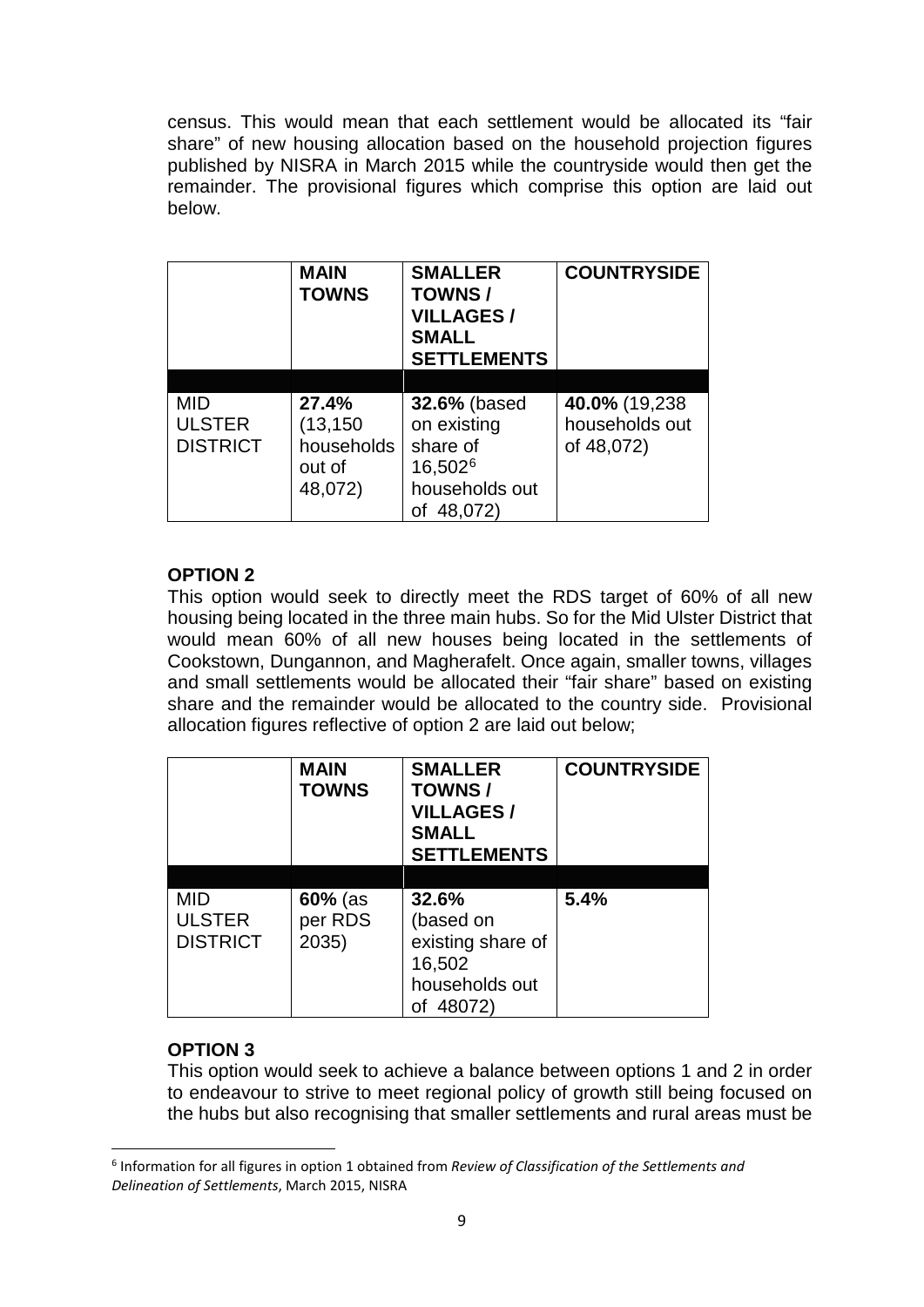sustained in accordance with a growth strategy. Therefore the main towns would receive an allocation figure of less than 60% (RDS) but more than that allowed for in option 1. Again, the smaller towns, villages and small settlements would be allocated their "fair share" based on existing share and the remainder would be allocated to the country side. Provisional allocation figures reflective of option 3 are laid out below;

|                 | <b>MAIN</b><br><b>TOWNS</b> | <b>SMALLER</b><br>TOWNS/<br><b>VILLAGES/</b><br><b>SMALL</b><br><b>SETTLEMENTS</b> | <b>COUNTRYSIDE</b> |
|-----------------|-----------------------------|------------------------------------------------------------------------------------|--------------------|
|                 |                             |                                                                                    |                    |
| MID             | 46.3%                       | 32.6%                                                                              | 19.1%              |
| <b>ULSTER</b>   | (based on                   | (based on                                                                          |                    |
| <b>DISTRICT</b> | average of                  | existing share of                                                                  |                    |
|                 | the $%$                     | 16,502                                                                             |                    |
|                 | figures                     | households out                                                                     |                    |
|                 | given                       | of 48,072)                                                                         |                    |
|                 | against                     |                                                                                    |                    |
|                 | each main                   |                                                                                    |                    |
|                 | town given                  |                                                                                    |                    |
|                 | in paper $2$                |                                                                                    |                    |

### **5.0 Conclusion**

- **5.1** There are a number of pros and cons with each of the options set out above. In adopting the strong urban focus presented in Option 2 there would be opportunity to zone more housing land in the three hubs based on an allocation of 10,212 dwellings in the three hubs when at present total commitments and housing land supply would only total 7,451 units. However, the rural allocation would only amount to 919 dwellings. Given that from 2012-2014 there were 493 rural houses permitted an uptake of this option would suggest a need for greater rural constrain which in itself could have a detrimental effect on the vitality and viability of the rural community.
- **5.2** Option 3 gives more weight to the rural areas but still maintains an urban focus. It would result in an allocation of 7,880 dwellings to the three hubs which is broadly in line with existing housing land supply. However this option would only allow for 3,250 dwellings in the rural area which based on existing rates of permission would represent 6-7 years of permissions, which again would suggest a need for additional constraint potentially threatening the vitality and viability of the rural community.
- **5.3** Taking this on board, it is recommended to stay with the status quo (i.e. allocations based on household numbers in each settlement) but subject to a slight variation. In order to take account of the RDS the hubs should be able to provide a minimum of 27.4% of the HGI and the rural area should not exceed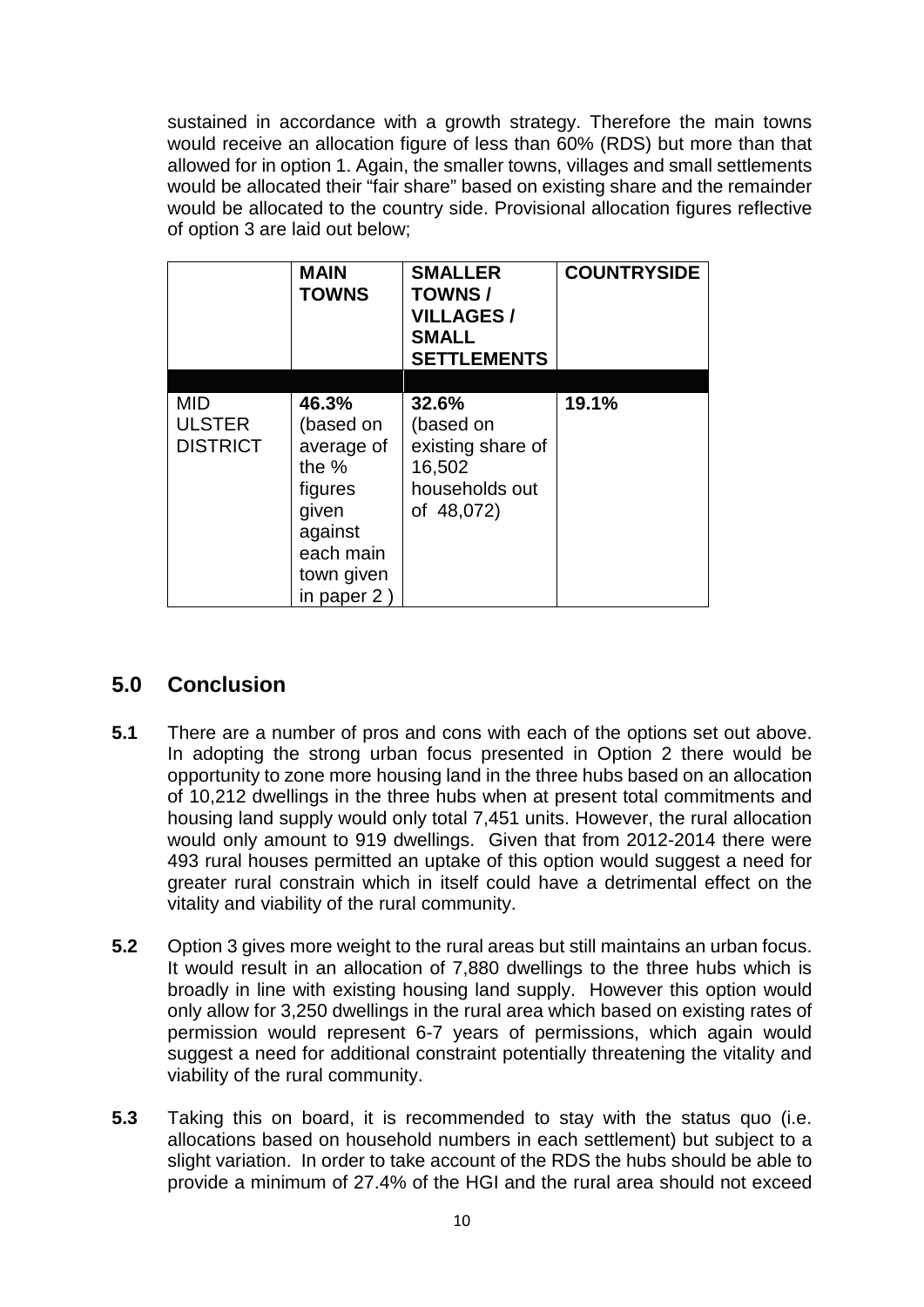40% of the dwellings. In effect this means that no additional land is needed in the hubs given that existing commitments and zonings exceed the suggested allocation. However for the rural area, assuming the 40% allocation was only applied for the period 2015-2030 this would allow for 4736 dwellings which would allow for some minor adjustments to the rural policy and the designation of some Dispersed Rural Communities based on the existing rules of permission. The implication of maintaining the status quo (Option 1) in relation to existing housing land supply for each settlement is shown in Appendix 1.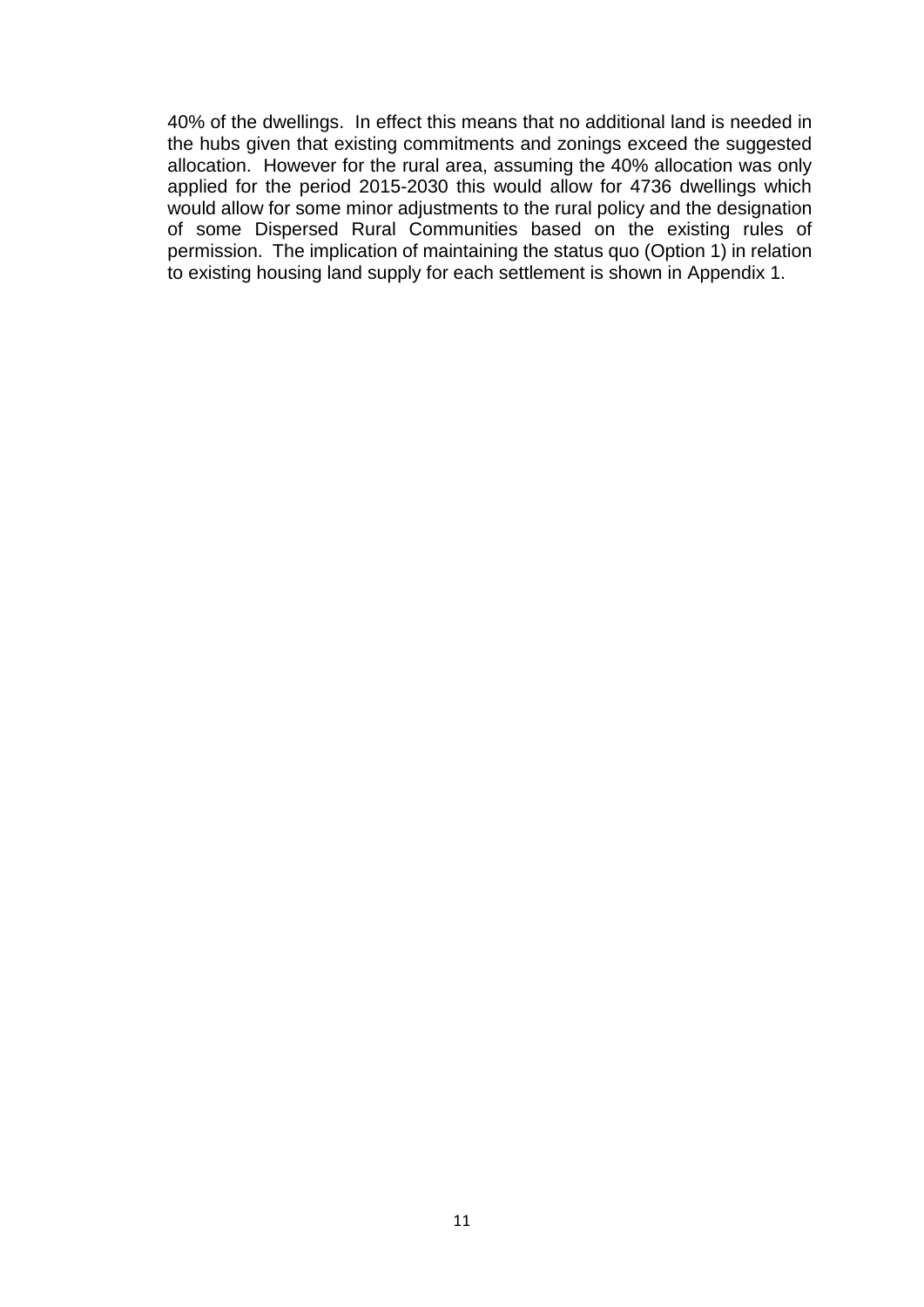| <b>MAIN TOWNS</b>                      | NO. OF<br><b>HOUSE</b><br><b>HOLDS</b> | $\frac{0}{0}$<br><b>SHARE</b><br>OF ALL<br><b>HOUSE</b><br><b>HOLDS</b> | % SHARE<br>OF HGI | NO. OF<br><b>UNITS</b><br><b>REQUIRED</b><br>2008-2030 | <b>COMPLETED</b><br><b>SINCE 2008</b> | <b>COMMITTED</b><br>UNITS STILL TO<br><b>BE DEVELOPED</b><br><b>AND RESIDUAL</b><br><b>ZONING</b> | <b>NEED FOR</b><br><b>ADDITIONAL</b><br><b>HOUSING</b>                           |
|----------------------------------------|----------------------------------------|-------------------------------------------------------------------------|-------------------|--------------------------------------------------------|---------------------------------------|---------------------------------------------------------------------------------------------------|----------------------------------------------------------------------------------|
| <b>DUNGANNON</b>                       | 5,386                                  | 11.2%                                                                   | 11.2%             | 1,906                                                  | 236                                   | 3,166                                                                                             | <b>NO</b>                                                                        |
| <b>COOKSTOWN</b>                       | 4,519                                  | 9.4%                                                                    | 9.4%              | 1,600                                                  | 144                                   | 1,722                                                                                             | <b>NO</b>                                                                        |
| <b>MAGHERAFELT</b>                     | 3,245                                  | 6.8%                                                                    | 6.8%              | 1,157                                                  | 196                                   | 1,987                                                                                             | <b>NO</b>                                                                        |
| <b>TOTALS</b>                          | 13,150                                 | 27.4%                                                                   | 27.4%             | 4,663                                                  | 576                                   | 6875                                                                                              | <b>NO</b><br><b>ADDITIONAL</b><br><b>HOUSING</b><br><b>LAND</b><br><b>NEEDED</b> |
| <b>ALL OTHER</b><br><b>SETTLEMENTS</b> | NO. OF<br><b>HOUSE</b><br><b>HOLDS</b> | $\frac{0}{0}$<br><b>SHARE</b><br>OF ALL<br><b>HOUSE</b><br><b>HOLDS</b> | % SHARE<br>OF HGI | NO. OF<br><b>UNITS</b><br><b>REQUIRED</b><br>2008-2030 | <b>COMPLETED</b><br><b>SINCE 2008</b> | <b>COMMITTED</b><br>UNITS STILL TO<br><b>BE DEVELOPED</b><br><b>AND RESIDUAL</b><br><b>ZONING</b> | <b>NEED FOR</b><br><b>ADDITIONAL</b><br><b>HOUSING</b>                           |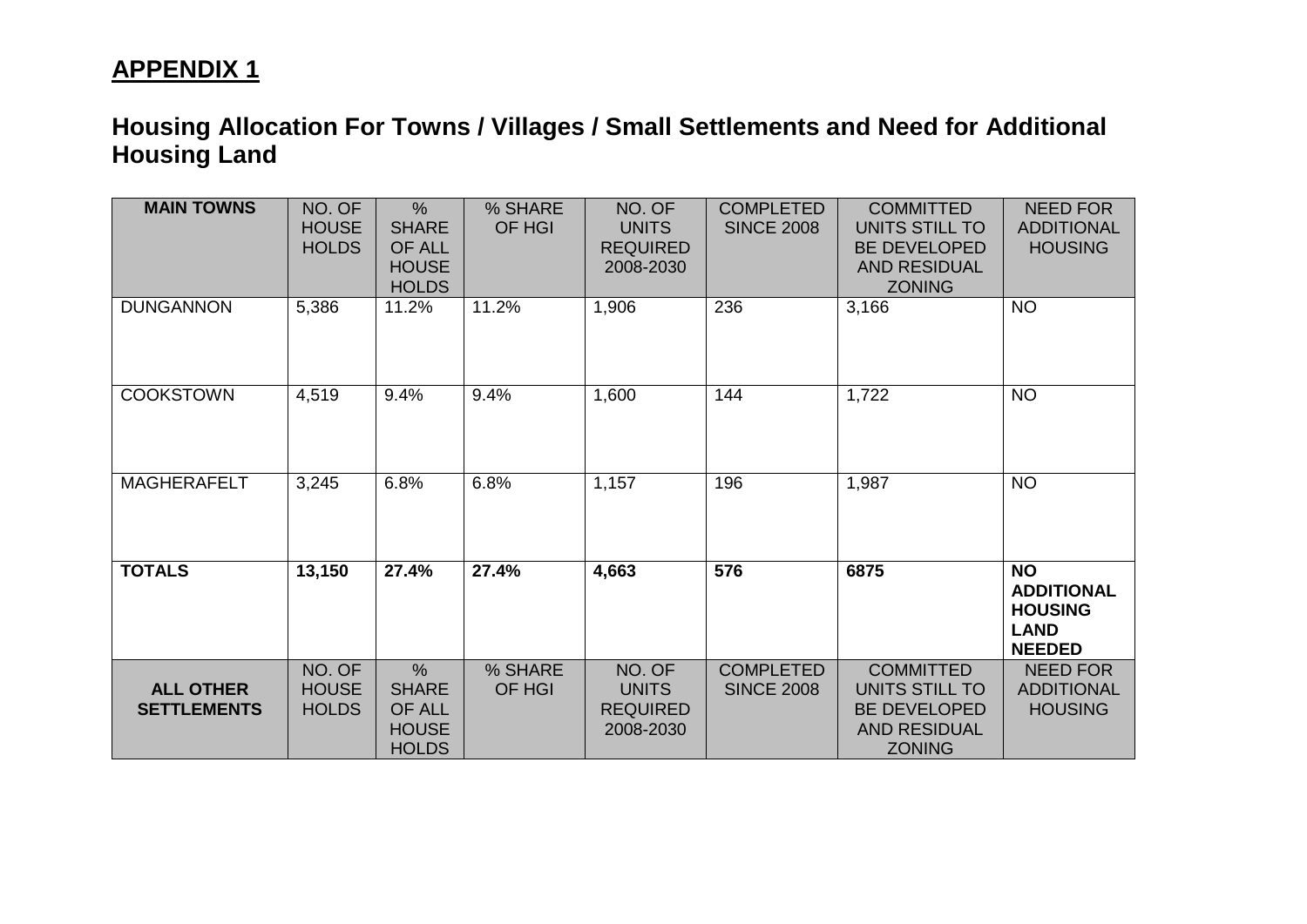| <b>AGHIDUFF/</b><br><b>CABRAGH</b>     | 129                                    | 0.27%                                                                 | 0.27%             | 46                                                     | $\mathbf 1$                           | 16                                                                                                | $YES -$<br><b>ADDITIONAL</b><br><b>29 HOUSES</b>       |
|----------------------------------------|----------------------------------------|-----------------------------------------------------------------------|-------------------|--------------------------------------------------------|---------------------------------------|---------------------------------------------------------------------------------------------------|--------------------------------------------------------|
| <b>ANNAGHMORE</b>                      | 279                                    | 0.58%                                                                 | 0.58%             | 99                                                     | 3                                     | 103                                                                                               | <b>NO</b>                                              |
| <b>ALL OTHER</b><br><b>SETTLEMENTS</b> | NO. OF<br><b>HOUSE</b><br><b>HOLDS</b> | $\%$<br><b>SHARE</b><br><b>OF ALL</b><br><b>HOUSE</b><br><b>HOLDS</b> | % SHARE<br>OF HGI | NO. OF<br><b>UNITS</b><br><b>REQUIRED</b><br>2008-2030 | <b>COMPLETED</b><br><b>SINCE 2008</b> | <b>COMMITTED</b><br>UNITS STILL TO<br><b>BE DEVELOPED</b><br><b>AND RESIDUAL</b><br><b>ZONING</b> | <b>NEED FOR</b><br><b>ADDITIONAL</b><br><b>HOUSING</b> |
| <b>ARDBOE</b>                          | 215                                    | 0.45%                                                                 | 0.45%             | 77                                                     | 9                                     | 210                                                                                               | <b>NO</b>                                              |
| <b>ARDTREA</b>                         | 6                                      | 0.00%                                                                 | 0.00%             | $\mathbf 0$                                            | 0                                     | 8                                                                                                 | <b>NO</b>                                              |
| <b>AUGHER</b>                          | 132                                    | 0.27%                                                                 | 0.27%             | 46                                                     | 3                                     | 55                                                                                                | <b>NO</b>                                              |
| <b>AUGHNACLOY</b>                      | 402                                    | 0.84%                                                                 | 0.84%             | 143                                                    | 4                                     | 223                                                                                               | <b>NO</b>                                              |
| <b>BALLINDERRY</b>                     | 113                                    | 0.24%                                                                 | 0.24%             | 41                                                     | 3                                     | 70                                                                                                | <b>NO</b>                                              |
| <b>BALLYGAWLEY</b>                     | 271                                    | 0.56%                                                                 | 0.56%             | 95                                                     | $\mathbf{1}$                          | 176                                                                                               | <b>NO</b>                                              |
| <b>BALLYLIFFORD</b>                    | 41                                     | 0.09%                                                                 | 0.09%             | 15                                                     | 9                                     | 32                                                                                                | <b>NO</b>                                              |
| <b>BALLYNAKILLY</b>                    | 91                                     | 0.19%                                                                 | 0.19%             | 32                                                     | 0                                     | 17                                                                                                | $YES -$<br><b>ADDITIONAL</b><br><b>15 HOUSES</b>       |
| <b>BALLYNEASE</b>                      | 20                                     | 0.04%                                                                 | 0.04%             | $\overline{7}$                                         | $\overline{2}$                        | 15                                                                                                | <b>NO</b>                                              |
| <b>BALLYMAGUIGAN</b>                   | 69                                     | 0.14%                                                                 | 0.14%             | 24                                                     | $\overline{2}$                        | 33                                                                                                | <b>NO</b>                                              |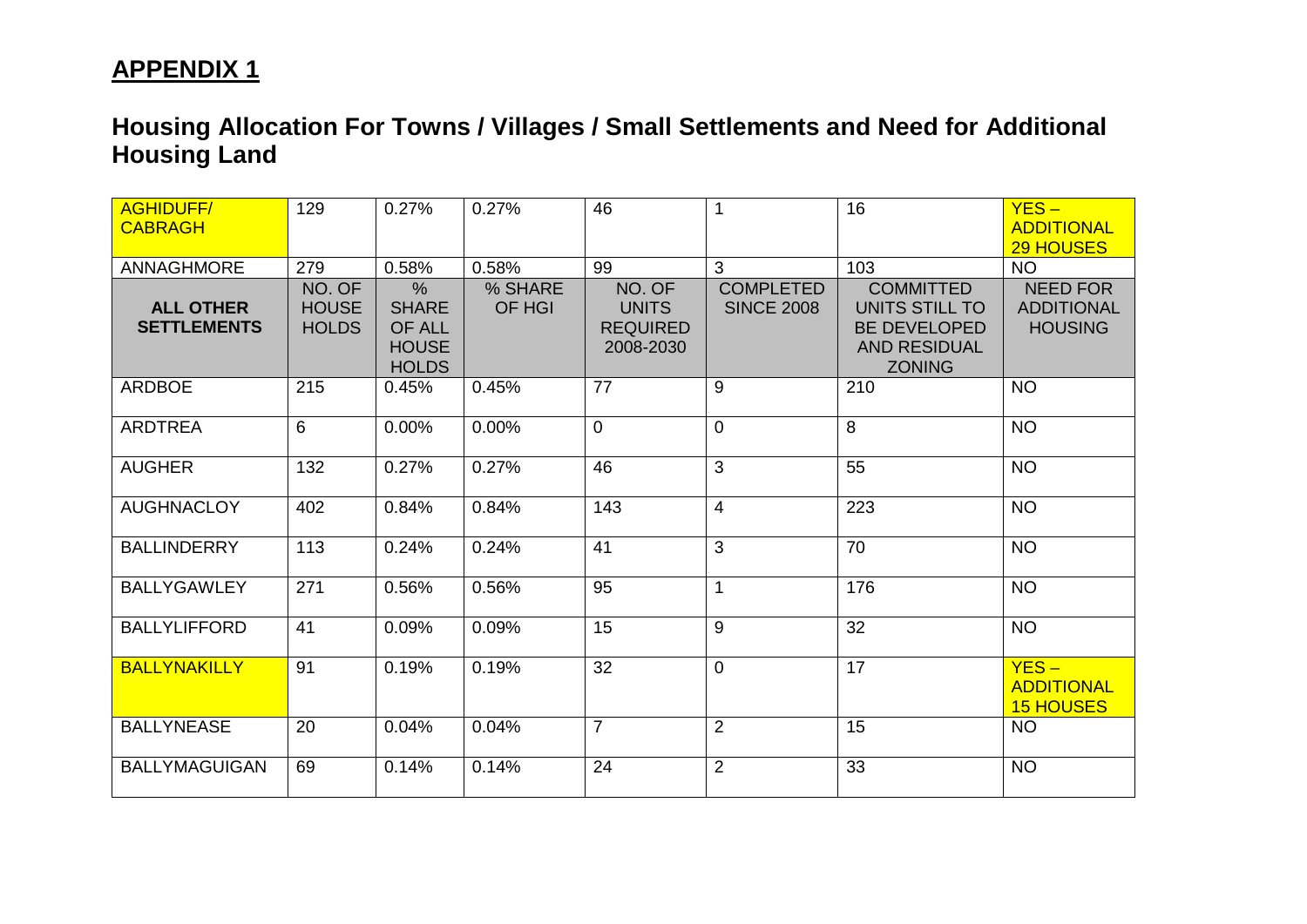| <b>BALLYRONAN</b>                      | 204                                    | 0.42%                                                                 | 0.42%                    | 71                                                     | 3                                     | 175                                                       | <b>NO</b>                                              |
|----------------------------------------|----------------------------------------|-----------------------------------------------------------------------|--------------------------|--------------------------------------------------------|---------------------------------------|-----------------------------------------------------------|--------------------------------------------------------|
| <b>BELLAGHY</b>                        | 383                                    | 0.80%                                                                 | 0.80%                    | 136                                                    | 14                                    | 275                                                       | <b>NO</b>                                              |
| <b>ALL OTHER</b><br><b>SETTLEMENTS</b> | NO. OF<br><b>HOUSE</b><br><b>HOLDS</b> | $\%$<br><b>SHARE</b><br><b>OF ALL</b><br><b>HOUSE</b><br><b>HOLDS</b> | % SHARE<br><b>OF HGI</b> | NO. OF<br><b>UNITS</b><br><b>REQUIRED</b><br>2008-2030 | <b>COMPLETED</b><br><b>SINCE 2008</b> | <b>COMMITTED</b><br>UNITS STILL TO<br><b>BE DEVELOPED</b> | <b>NEED FOR</b><br><b>ADDITIONAL</b><br><b>HOUSING</b> |
| <b>BROCKAGH/</b><br><b>MOUNTJOY</b>    | 144                                    | 0.30%                                                                 | 0.30%                    | 51                                                     | $\mathbf{1}$                          | 19                                                        | $YES -$<br><b>ADDITIONAL</b><br><b>31 HOUSES</b>       |
| <b>CALEDON</b>                         | 192                                    | 0.40%                                                                 | 0.40%                    | 68                                                     | $\overline{9}$                        | $\overline{91}$                                           | <b>NO</b>                                              |
| <b>CAPPAGH</b>                         | 25                                     | 0.05%                                                                 | 0.05%                    | 9                                                      | $\overline{0}$                        | 22                                                        | <b>NO</b>                                              |
| <b>CARLAND</b>                         | 16                                     | 0.03%                                                                 | 0.03%                    | 5                                                      | $\overline{0}$                        | 13                                                        | <b>NO</b>                                              |
| <b>CARNTEEL</b>                        | 10                                     | 0.02%                                                                 | 0.02%                    | 3                                                      | 0                                     | $\mathbf{0}$                                              | <b>YES - SMALL</b><br>NEED OF 3<br><b>HOUSES</b>       |
| <b>CASTLECAULFIEL</b><br>D             | 258                                    | 0.54%                                                                 | 0.54%                    | 92                                                     | 29                                    | 286                                                       | <b>NO</b>                                              |
| <b>CASTLEDAWSON</b>                    | 853                                    | 1.77%                                                                 | 1.77%                    | 301                                                    | 9                                     | 308                                                       | <b>NO</b>                                              |
| <b>CHURCHTOWN</b>                      | 42                                     | 0.09%                                                                 | 0.09%                    | 15                                                     | 0                                     | 66                                                        | <b>NO</b>                                              |
| <b>CLADY</b>                           | 195                                    | 0.41%                                                                 | 0.41%                    | 70                                                     | 0                                     | 39                                                        | $YES -$<br><b>ADDITIONAL</b><br><b>31 HOUSES</b>       |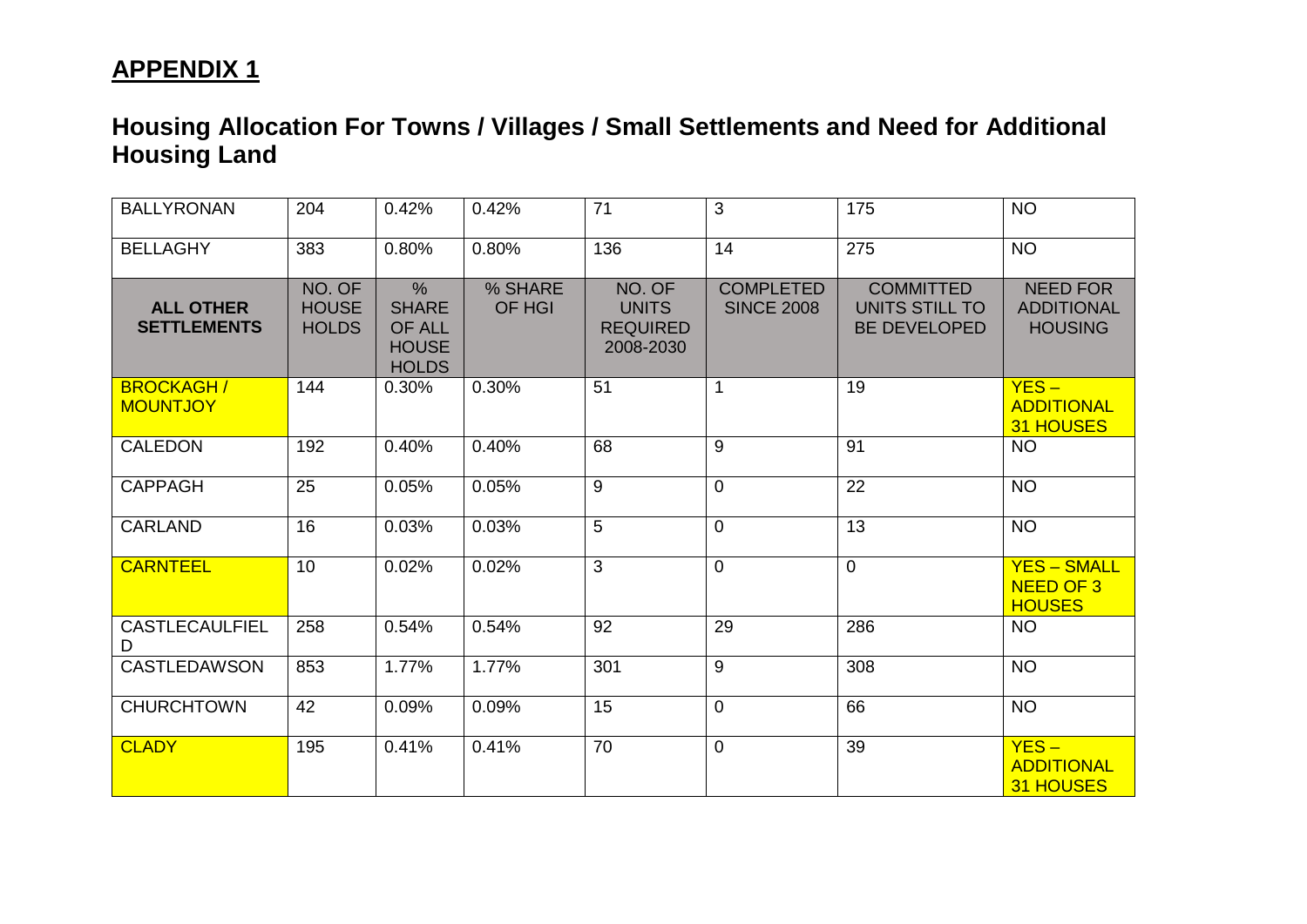| <b>CLOGHER</b>                         | 272                                    | 0.57%                                                          | 0.57%             | 97                                                     | 6                                     | 151                                                       | <b>NO</b>                                              |
|----------------------------------------|----------------------------------------|----------------------------------------------------------------|-------------------|--------------------------------------------------------|---------------------------------------|-----------------------------------------------------------|--------------------------------------------------------|
| <b>COAGH</b>                           | 262                                    | 0.55%                                                          | 0.55%             | 94                                                     | $\mathbf{1}$                          | 336                                                       | <b>NO</b>                                              |
| <b>COALISLAND</b>                      | 2,055                                  | 4.27%                                                          | 4.27%             | 727                                                    | 46                                    | 1240                                                      | <b>NO</b>                                              |
| <b>ALL OTHER</b><br><b>SETTLEMENTS</b> | NO. OF<br><b>HOUSE</b><br><b>HOLDS</b> | $\%$<br><b>SHARE</b><br>OF ALL<br><b>HOUSE</b><br><b>HOLDS</b> | % SHARE<br>OF HGI | NO. OF<br><b>UNITS</b><br><b>REQUIRED</b><br>2008-2030 | <b>COMPLETED</b><br><b>SINCE 2008</b> | <b>COMMITTED</b><br>UNITS STILL TO<br><b>BE DEVELOPED</b> | <b>NEED FOR</b><br><b>ADDITIONAL</b><br><b>HOUSING</b> |
| <b>CULNADY</b>                         | 60                                     | 0.12%                                                          | 0.12%             | 20                                                     | $\mathbf 0$                           | 12                                                        | $YES -$<br><b>ADDITIONAL</b><br><b>8 HOUSES</b>        |
| <b>CURRAN</b>                          | 45                                     | 0.09%                                                          | 0.09%             | 15                                                     | $\mathbf 0$                           | 25                                                        | <b>NO</b>                                              |
| <b>CREAGH</b>                          | 95                                     | 0.20%                                                          | 0.20%             | 34                                                     | $\mathbf 0$                           | $\mathbf 0$                                               | $YES -$<br><b>ADDITIONAL</b><br><b>34 HOUSES</b>       |
| <b>DESETCREAT</b>                      | 10                                     | 0.02%                                                          | 0.02%             | 3                                                      | $\mathbf 0$                           | $\mathbf 0$                                               | <b>YES - SMALL</b><br><b>NEED</b>                      |
| <b>DESERTMARTIN</b>                    | 102                                    | 0.21%                                                          | 0.21%             | 36                                                     | 14                                    | 24                                                        | <b>NO</b>                                              |
| DERNAGH/<br><b>CLONOE</b>              | 109                                    | 0.23%                                                          | 0.23%             | 39                                                     | $\mathbf 0$                           | $\overline{4}$                                            | $YES -$<br><b>ADDITIONAL</b><br><b>35 HOUSES</b>       |
| <b>DONAGHEY</b>                        | 11                                     | 0.02%                                                          | 0.02%             | $\overline{3}$                                         | $\mathbf 0$                           | $\mathbf 0$                                               | <b>YES - SMALL</b><br><b>NEED</b>                      |
| <b>DONAGHMORE</b>                      | 403                                    | 0.84%                                                          | 0.84%             | 143                                                    | 20                                    | 234                                                       | <b>NO</b>                                              |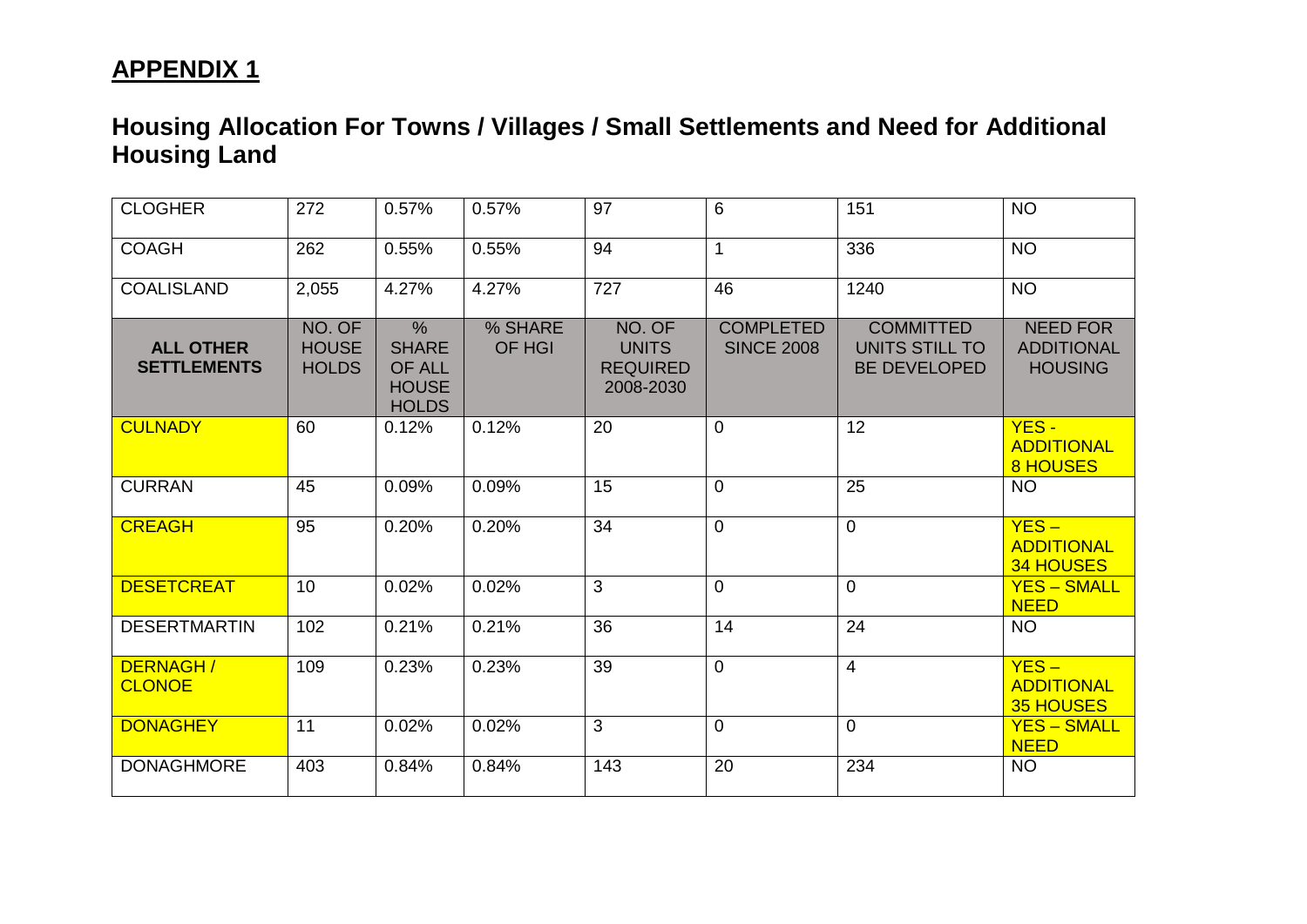| <b>DRAPERSFIELD</b>                    | 27                                     | 0.06%                                                                   | 0.06%             | 10                                                     | $\overline{0}$                        | 12                                                        | <b>NO</b>                                              |
|----------------------------------------|----------------------------------------|-------------------------------------------------------------------------|-------------------|--------------------------------------------------------|---------------------------------------|-----------------------------------------------------------|--------------------------------------------------------|
| <b>DRAPERSTOWN</b>                     | 636                                    | 1.32%                                                                   | 1.32%             | 225                                                    | 29                                    | 486                                                       | <b>NO</b>                                              |
| <b>DRUMMULLAN</b>                      | 63                                     | 0.13%                                                                   | 0.13%             | 22                                                     | $\overline{0}$                        | 65                                                        | <b>NO</b>                                              |
| <b>ALL OTHER</b><br><b>SETTLEMENTS</b> | NO. OF<br><b>HOUSE</b><br><b>HOLDS</b> | $\frac{0}{0}$<br><b>SHARE</b><br>OF ALL<br><b>HOUSE</b><br><b>HOLDS</b> | % SHARE<br>OF HGI | NO. OF<br><b>UNITS</b><br><b>REQUIRED</b><br>2008-2030 | <b>COMPLETED</b><br><b>SINCE 2008</b> | <b>COMMITTED</b><br>UNITS STILL TO<br><b>BE DEVELOPED</b> | <b>NEED FOR</b><br><b>ADDITIONAL</b><br><b>HOUSING</b> |
| <b>DUNNAMORE</b>                       | 35                                     | 0.07%                                                                   | 0.07%             | 12                                                     | 6                                     | 20                                                        | <b>NO</b>                                              |
| <b>DYAN</b>                            | 16                                     | 0.03%                                                                   | 0.03%             | 5                                                      | $\overline{0}$                        | $\overline{0}$                                            | <b>YES - SMALL</b><br><b>NEED</b>                      |
| <b>EDENDORK</b>                        | 85                                     | 0.17%                                                                   | 0.17%             | 29                                                     | $\overline{5}$                        | 20                                                        | <b>YES - SMALL</b><br><b>NEED</b>                      |
| <b>EGLISH</b>                          | 143                                    | 0.30%                                                                   | 0.30%             | 51                                                     | $\overline{2}$                        | 96                                                        | <b>NO</b>                                              |
| <b>FIVEMILETOWN</b>                    | 552                                    | 1.15%                                                                   | 1.15%             | 196                                                    | 16                                    | 765                                                       | <b>NO</b>                                              |
| <b>GALBALLY</b>                        | 71                                     | 0.15%                                                                   | 0.15%             | 26                                                     | 10                                    | 35                                                        | <b>NO</b>                                              |
| <b>GLEN</b>                            | 47                                     | 0.10%                                                                   | 0.10%             | 17                                                     | $\mathbf{1}$                          | $\overline{0}$                                            | $YES -$<br><b>ADDITIONAL</b><br><b>16 HOUSES</b>       |
| <b>GLENONE</b>                         | 153                                    | 0.31%                                                                   | 0.31%             | 53                                                     | $\overline{2}$                        | 102                                                       | <b>NO</b>                                              |
| <b>GORTACLADDY</b>                     | 21                                     | 0.04%                                                                   | 0.04%             | $\overline{7}$                                         | $\overline{3}$                        | 6                                                         | <b>NO</b>                                              |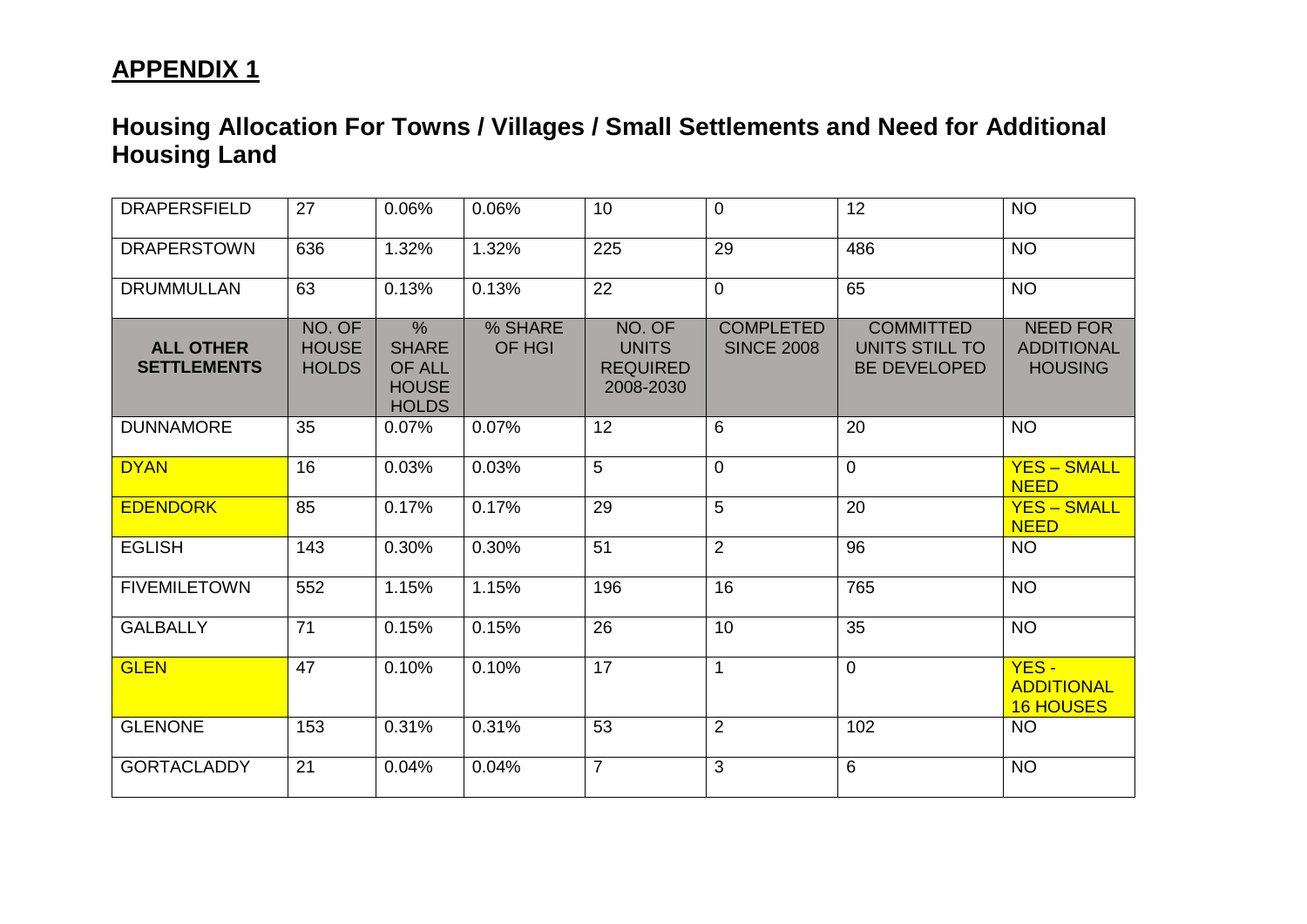| <b>GRACEFIELD</b>                      | 19                                     | 0.03%                                                                   | 0.03%             | 5                                                      | 2                                     | 4                                                         | <b>NO</b>                                              |
|----------------------------------------|----------------------------------------|-------------------------------------------------------------------------|-------------------|--------------------------------------------------------|---------------------------------------|-----------------------------------------------------------|--------------------------------------------------------|
| <b>GULLADUFF</b>                       | 194                                    | 0.40%                                                                   | 0.40%             | 68                                                     | 16                                    | 132                                                       | <b>NO</b>                                              |
| <b>GRANVILLE</b>                       | 115                                    | 0.24%                                                                   | 0.24%             | 41                                                     | $\overline{9}$                        | 19                                                        | $YES -$<br><b>ADDITIONAL</b><br><b>14 HOUSES</b>       |
| <b>ALL OTHER</b><br><b>SETTLEMENTS</b> | NO. OF<br><b>HOUSE</b><br><b>HOLDS</b> | $\frac{0}{0}$<br><b>SHARE</b><br>OF ALL<br><b>HOUSE</b><br><b>HOLDS</b> | % SHARE<br>OF HGI | NO. OF<br><b>UNITS</b><br><b>REQUIRED</b><br>2008-2030 | <b>COMPLETED</b><br><b>SINCE 2008</b> | <b>COMMITTED</b><br>UNITS STILL TO<br><b>BE DEVELOPED</b> | <b>NEED FOR</b><br><b>ADDITIONAL</b><br><b>HOUSING</b> |
| <b>INISHRUSH</b>                       | 42                                     | 0.09%                                                                   | 0.09%             | 15                                                     | $\overline{\omega}$                   | $6\phantom{1}$                                            | $YES -$<br><b>ADDITIONAL</b><br><b>5 HOUSES</b>        |
| <b>KILLEEN</b>                         | 144                                    | 0.30%                                                                   | 0.30%             | 51                                                     | 32                                    | 9                                                         | $YES -$<br><b>ADDITIONAL</b><br><b>10 HOUSES</b>       |
| <b>KILLEENAN</b>                       | 10                                     | 0.02                                                                    | 0.02              | 3                                                      | $\mathbf 0$                           | 8                                                         | <b>NO</b>                                              |
| <b>KILROSS</b>                         | 23                                     | 0.04%                                                                   | 0.04%             | $\overline{9}$                                         | $\mathbf{1}$                          | 14                                                        | <b>NO</b>                                              |
| <b>KILLYMAN</b>                        | 257                                    | 0.53%                                                                   | 0.53%             | 90                                                     | 36                                    | 226                                                       | <b>NO</b>                                              |
| <b>KNOCKLOUGHRIM</b>                   | 70                                     | 0.15%                                                                   | 0.15%             | 26                                                     | $\overline{6}$                        | 50                                                        | <b>NO</b>                                              |
| <b>LONGFIELD</b>                       | 31                                     | 0.06%                                                                   | 0.06%             | 10                                                     | $\mathbf 0$                           | $\mathbf{1}$                                              | $YES -$<br><b>ADDITIONAL</b><br>9 HOUSES               |
| <b>MAGHERA</b>                         | 1,514                                  | 3.15%                                                                   | 3.15%             | 536                                                    | 79                                    | 555                                                       | <b>NO</b>                                              |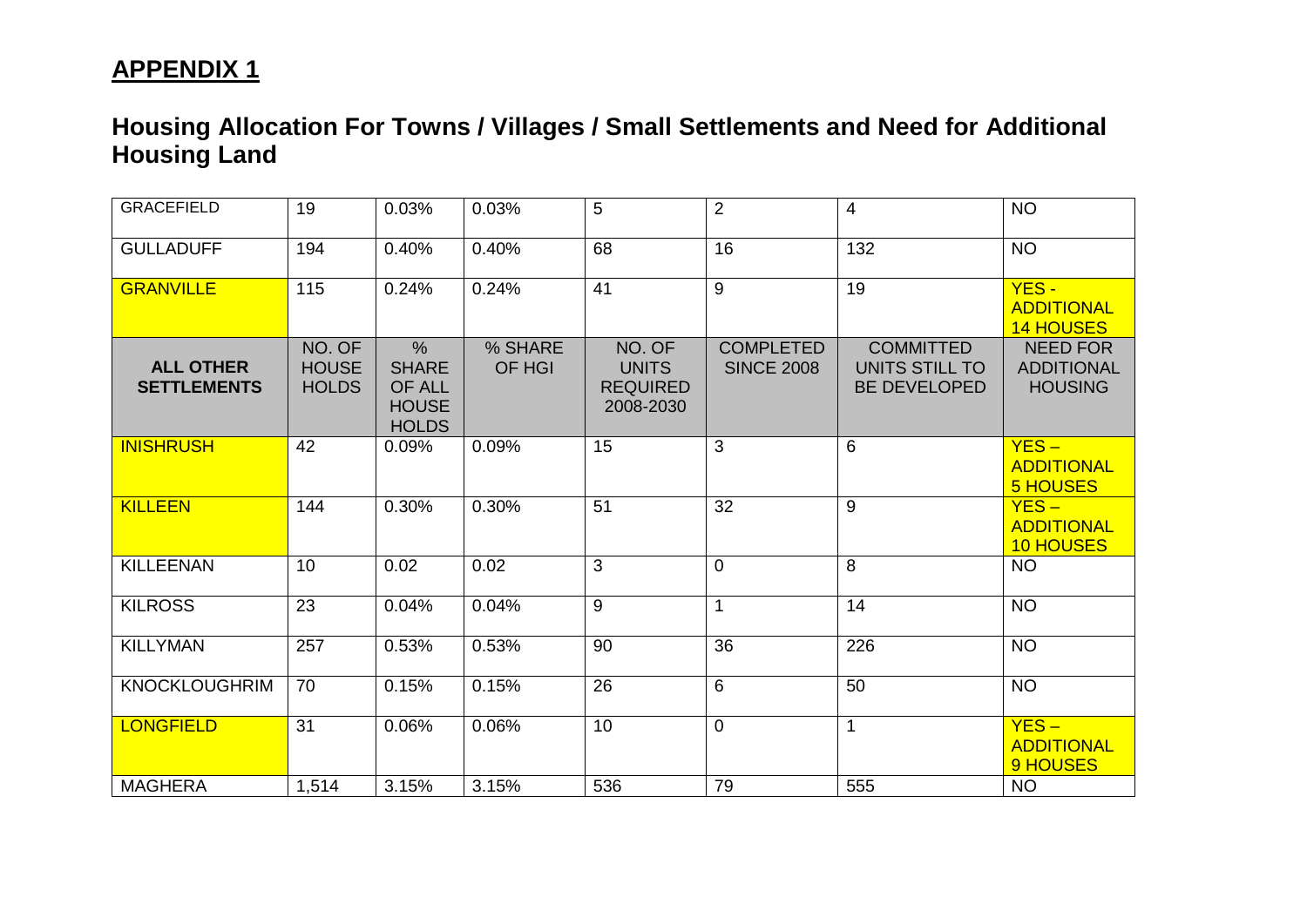| <b>MONEYNEANEY</b>                     | 63                                     | 0.13%                                                                          | 0.13%             | $\overline{2}$                                         | 9                                     | 80                                                        | <b>NO</b>                                              |
|----------------------------------------|----------------------------------------|--------------------------------------------------------------------------------|-------------------|--------------------------------------------------------|---------------------------------------|-----------------------------------------------------------|--------------------------------------------------------|
| <b>MONEYMORE</b>                       | 730                                    | 1.51%                                                                          | 1.51%             | 257                                                    | 26                                    | 348                                                       | <b>NO</b>                                              |
| <b>MOORTOWN</b>                        | 172                                    | 0.36%                                                                          | 0.36%             | 61                                                     | 6                                     | 125                                                       | <b>NO</b>                                              |
| <b>ALL OTHER</b><br><b>SETTLEMENTS</b> | NO. OF<br><b>HOUSE</b><br><b>HOLDS</b> | $\frac{0}{0}$<br><b>SHARE</b><br><b>OF ALL</b><br><b>HOUSE</b><br><b>HOLDS</b> | % SHARE<br>OF HGI | NO. OF<br><b>UNITS</b><br><b>REQUIRED</b><br>2008-2030 | <b>COMPLETED</b><br><b>SINCE 2008</b> | <b>COMMITTED</b><br>UNITS STILL TO<br><b>BE DEVELOPED</b> | <b>NEED FOR</b><br><b>ADDITIONAL</b><br><b>HOUSING</b> |
| <b>NEWMILLS</b>                        | 223                                    | 0.46%                                                                          | 0.46%             | 78                                                     | 17                                    | 69                                                        | <b>NO</b>                                              |
| <b>ORRITOR</b>                         | 54                                     | 0.11%                                                                          | 0.11%             | 19                                                     | 2                                     | 105                                                       | <b>NO</b>                                              |
| <b>POMEROY</b>                         | 306                                    | 0.64%                                                                          | 0.64%             | 109                                                    | $\Omega$                              | 175                                                       | <b>NO</b>                                              |
| <b>SANDHOLES</b>                       | 50                                     | 0.10%                                                                          | 0.10%             | 17                                                     | $\mathbf 0$                           | 30                                                        | <b>NO</b>                                              |
| <b>STEWARTSTOWN</b>                    | 271                                    | 0.56%                                                                          | 0.56%             | 95                                                     | $\overline{0}$                        | 83                                                        | $YES -$<br><b>ADDITIONAL</b><br><b>12 HOUSES</b>       |
| <b>STRAW</b>                           | 127                                    | 0.26%                                                                          | 0.26%             | 44                                                     | $\mathbf 0$                           | 97                                                        | <b>NO</b>                                              |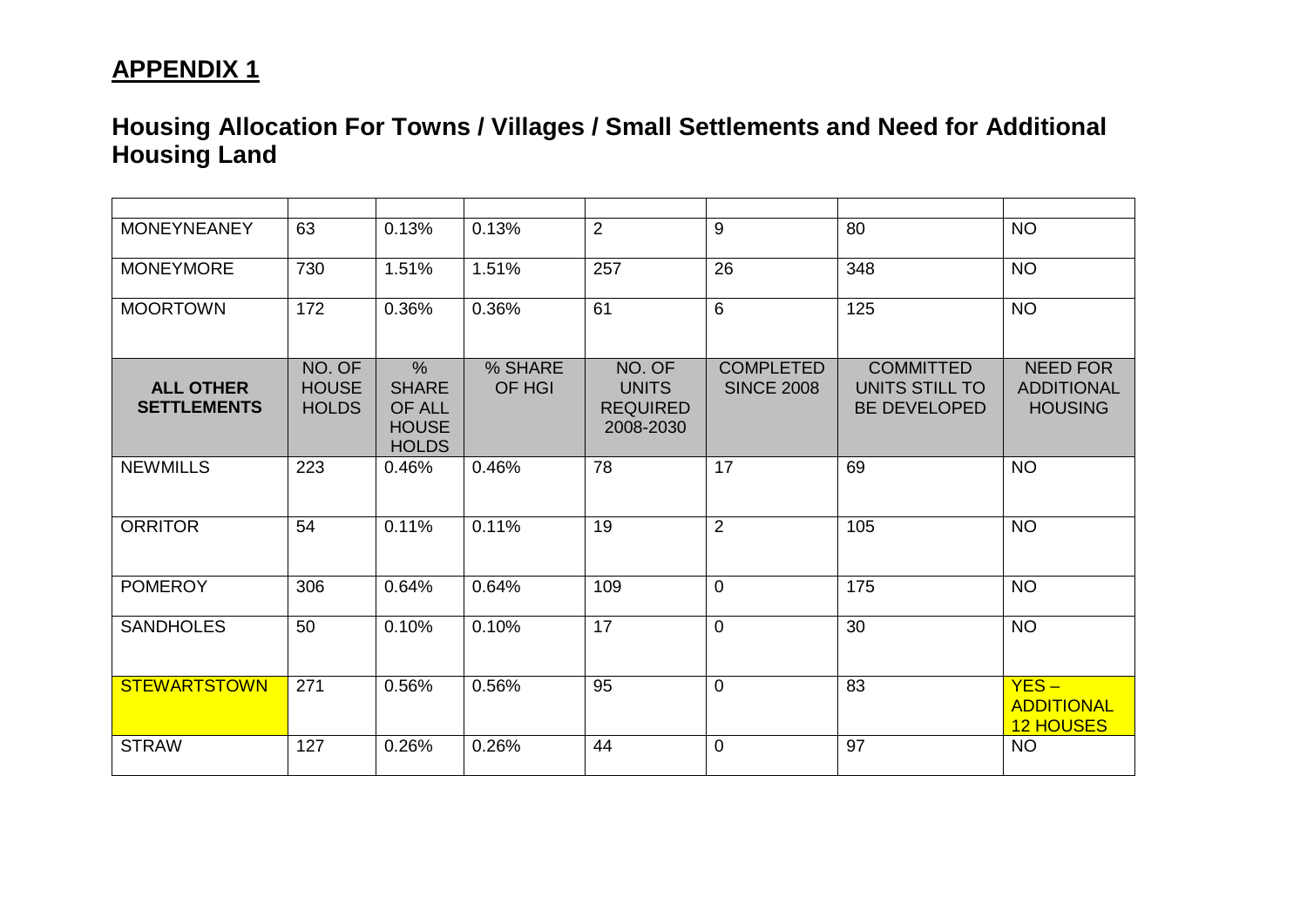| <b>SWATRAGH</b>                        | 145                                    | 0.30%                                                                 | 0.30%             | 51                                                     | $\overline{2}$                        | $\overline{0}$                                            | $YES -$<br><b>ADDITIONAL</b><br><b>49 HOUSES</b>       |
|----------------------------------------|----------------------------------------|-----------------------------------------------------------------------|-------------------|--------------------------------------------------------|---------------------------------------|-----------------------------------------------------------|--------------------------------------------------------|
| <b>TAMNAMORE</b>                       | 109<br>$(2=55)$                        | 0.22%                                                                 | 0.22%             | 37                                                     | $\overline{2}$                        | 54                                                        | <b>NO</b>                                              |
| <b>TAMLAGHT</b><br><b>O'CRILLY</b>     | 66                                     | 0.14%                                                                 | 0.14%             | 24                                                     | $\overline{0}$                        | $\overline{0}$                                            | $YES -$<br><b>ADDITIONAL</b><br>24 HOUSES              |
| <b>TOBERMORE</b>                       | 313                                    | 0.65%                                                                 | 0.65%             | 111                                                    | $\overline{0}$                        | 242                                                       | <b>NO</b>                                              |
| <b>ALL OTHER</b><br><b>SETTLEMENTS</b> | NO. OF<br><b>HOUSE</b><br><b>HOLDS</b> | $\%$<br><b>SHARE</b><br><b>OF ALL</b><br><b>HOUSE</b><br><b>HOLDS</b> | % SHARE<br>OF HGI | NO. OF<br><b>UNITS</b><br><b>REQUIRED</b><br>2008-2030 | <b>COMPLETED</b><br><b>SINCE 2008</b> | <b>COMMITTED</b><br>UNITS STILL TO<br><b>BE DEVELOPED</b> | <b>NEED FOR</b><br><b>ADDITIONAL</b><br><b>HOUSING</b> |
| THE BUSH                               | 181                                    | 0.38%                                                                 | 0.38%             | 65                                                     | $\overline{4}$                        | 164                                                       | <b>NO</b>                                              |
| THE LOUP                               | 68                                     | 0.14%                                                                 | 0.14%             | 24                                                     | 12                                    | 79                                                        | <b>NO</b>                                              |
| THE ROCK                               | 43                                     | 0.09%                                                                 | 0.09%             | $\overline{15}$                                        | $\mathbf{0}$                          | 24                                                        | <b>NO</b>                                              |
| THE WOODS                              | $\overline{12}$                        | 0.02%                                                                 | 0.02%             | 3                                                      | $\overline{0}$                        | $\overline{15}$                                           | <b>NO</b>                                              |
| <b>TULLYALLEN</b>                      | 11                                     | 0.02%                                                                 | 0.02%             | 3                                                      | 2                                     | 3                                                         | <b>NO</b>                                              |
| <b>TULLYHOGUE</b>                      | 81                                     | 0.17%                                                                 | 0.17%             | 30                                                     | $\overline{0}$                        | 34                                                        | <b>NO</b>                                              |
| <b>TULLYWIGGAN</b>                     | 66                                     | 0.13%                                                                 | 0.13%             | $\overline{23}$                                        | $\mathbf 0$                           | $\mathbf 0$                                               | <b>YES-SMALL</b><br><b>NEED</b>                        |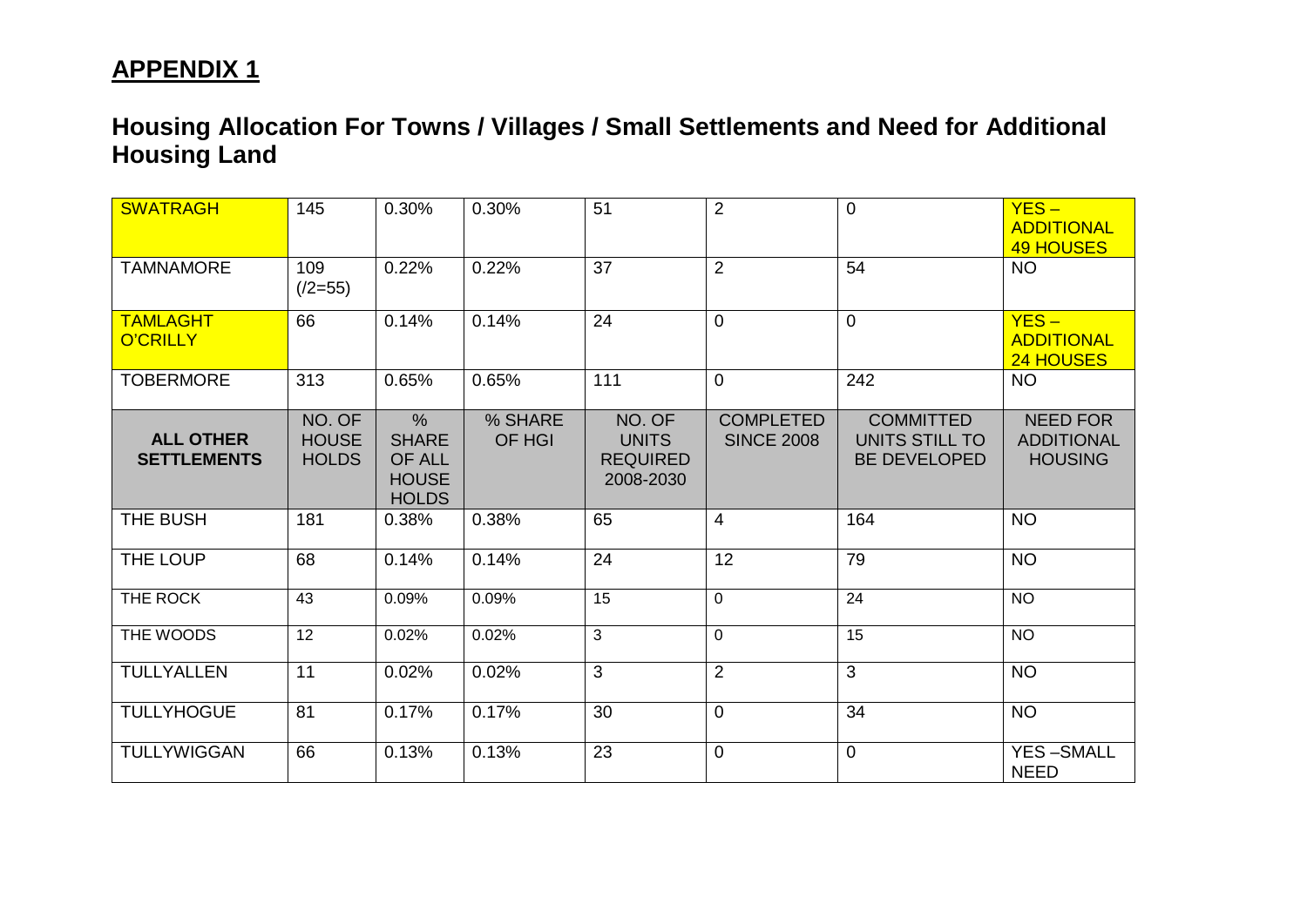## <span id="page-19-0"></span>**Housing Allocation For Towns / Villages / Small Settlements and Need for Additional Housing Land**

| <b>ANDS</b><br><b>UPPE</b><br>·RI | 221 | 0.46% | 0.46% | 78 | U | 61<br>$-$ | NEC<br>$\overline{\phantom{a}}$<br>ÆO. |
|-----------------------------------|-----|-------|-------|----|---|-----------|----------------------------------------|
|                                   |     |       |       |    |   |           | <b>ADDITIONAL</b>                      |
|                                   |     |       |       |    |   |           | 10F <sub>0</sub><br>$\sim$<br>11 I S L |

### **COUNTRYSIDE HOUSING ALLOCATION**

#### **1) HGI 2015-2030 – 11,840**

l

(Current HGI is 740 per year – 740 x 16 = 11,840)

2) Current Rural Housing - [1](#page-19-0)9,238 households<sup>1</sup>

19,238  $= 0.400 (x100) = 40\%$ 

48,072 (all households in MUDC)

 $1$  Total of all households in settlements (28,834) subtracted from the overall household figure of 48, 072 for Mid Ulster